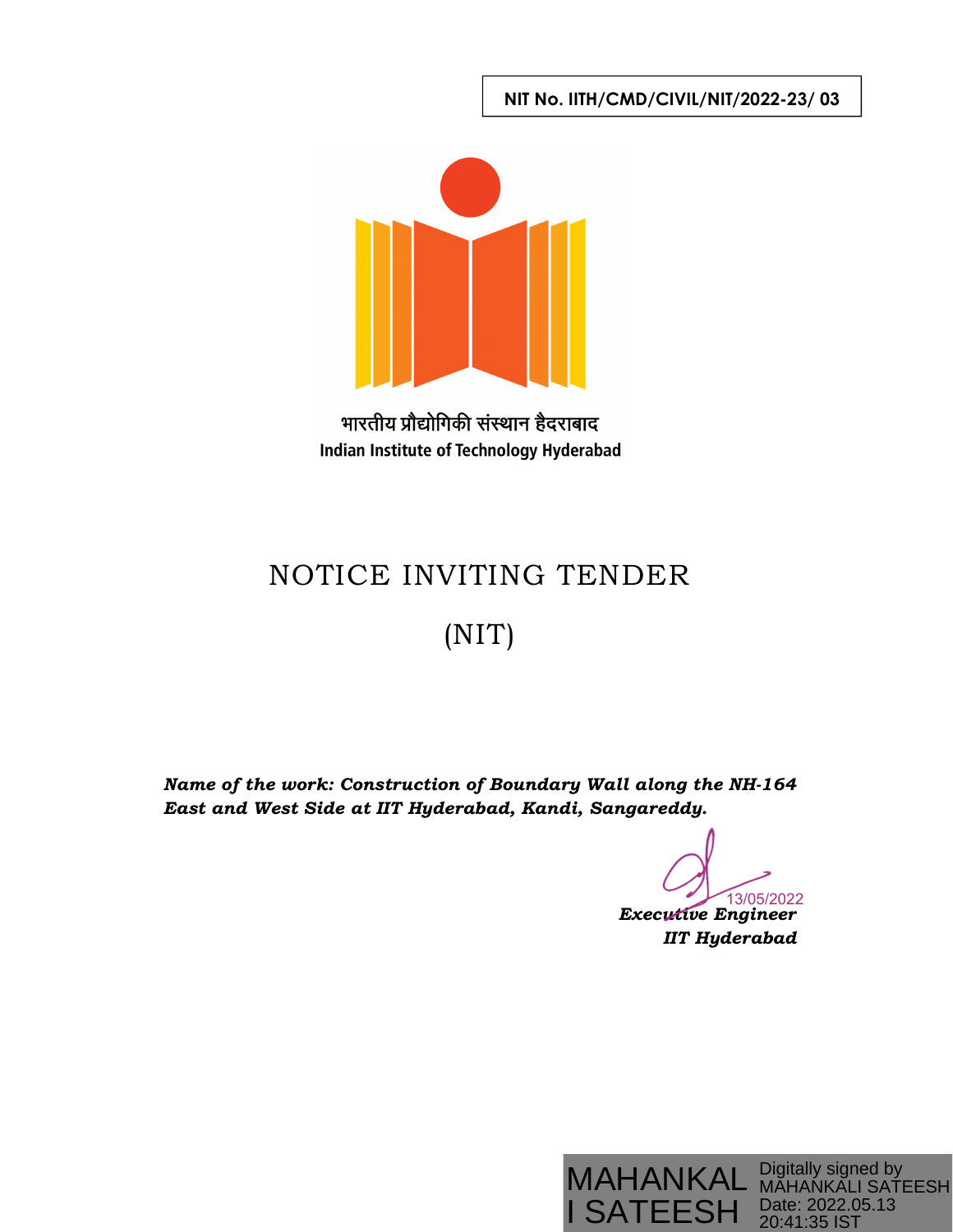## **INDIAN INSTITUTE OF TECHNOLOGY HYDERABAD NOTICE INVITING TENDER**

#### **NIT Reference No. IITH/CMD/CIVIL/NIT/2022-23/03**

Indian Institute of Technology Hyderabad invites on behalf of President of India online bids **(e-tender)** Item rate/percentage rate tenders from approved and eligible Civil contractors of CPWD and those of appropriate list of M.E.S., BSNL, Railway and State P.W.D. (B&R) or Working Civil contractors of IIT Hyderabad for the below mentioned work.

#### **The enlistment of the contractors should be valid on the last date of submission of bid.**

#### **Copy of valid contractor's registration certificate, PAN card, GST Registration certificate & GSTIN should accompany the Technical Bid.**

| 1.1  | NIT No.:                                                  | IITH/CMD/CIVIL/NIT/2022-23/03                                                                                |
|------|-----------------------------------------------------------|--------------------------------------------------------------------------------------------------------------|
| 1.2  | Name of Work:                                             | Construction of Boundary Wall along the<br>NH-164 East and West Side at IIT<br>Hyderabad, Kandi, Sangareddy. |
| 1.3  | <b>Estimated Cost:</b><br>(given merely as a rough guide) | Rs. 1,13,27,844/-                                                                                            |
| 1.4  | Earnest Money Deposit (EMD):                              | Rs. 2,26,600/-                                                                                               |
| 1.5  | Period of Completion:                                     | 150 days                                                                                                     |
| 1.6  | Date of Online<br>Publication/Download of Tender          | 13/05/2022 1500hrs                                                                                           |
| 1.7  | Last Date for Submission of Bids                          | 20/05/2022 1500hrs                                                                                           |
| 1.8  | Date and time of Opening of<br><b>Technical Bids</b>      | 20/05/2022 1530hrs                                                                                           |
| 1.9  | Date and time of Opening of<br><b>Financial Bids</b>      | 23/05/2022 1530hrs                                                                                           |
| 1.10 | Cost of Bid Document:                                     | <b>NIL</b>                                                                                                   |

The Tender Document can be downloaded from https://mhrd.euniwizarde.com OR Central Public Procurement (CPP) Portal https://eprocure.gov.in/epublish/app OR Institute website- https://www.iith.ac.in/tenders/#Civil%20Works.

The bid is to be submitted online mode only through the E-procurement portal of https://mhrd.euniwizarde.com up to the last date and time of submission of tender.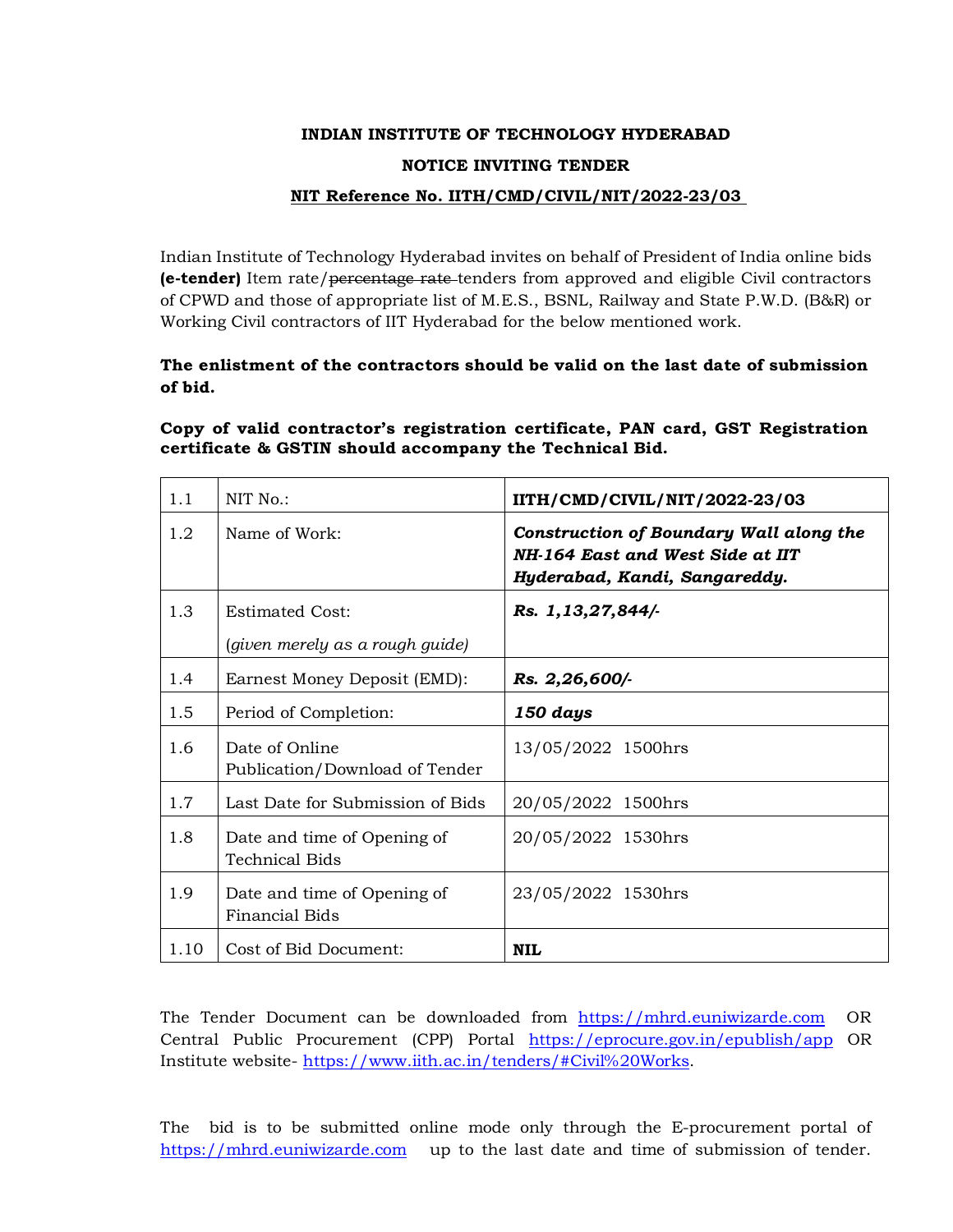Manual bids shall not be accepted. All quotation (both Technical and Financial) should be submitted online through E-procurement portal of https://mhrd.euniwizarde.com.

Any queries relating to the process of online bid submission or queries relating to e-tender Portal in general may be directed to the Helpdesk Support - Phone No. 011-49606060. Mail id: - helpdeskeuniwizarde@gmail.com.

#### **INSTRUCTIONS FOR ONLINE BID SUBMISSION:**

The Tender Document can be downloaded from https://mhrd.euniwizarde.com OR Central Public Procurement (CPP) Portal https://eprocure.gov.in/epublish/app OR Institute website- https://iith.ac.in/tenders.

The bidders are required to submit soft copies of their bids electronically on the https://mhrd.euniwizarde.com using valid Digital Signature Certificates. The instructions given below are meant to assist the bidders in registering on the Portal, prepare their bids in accordance with the requirements and submitting their bids online.

More information useful for submitting online bids may be obtained at: https://mhrd.euniwizarde.com

#### **GUIDELINES FOR REGISTRATION:**

1.Bidders are required to enrol on the e-Procurement Portal with clicking on the link "Bidder Enrolment" on the e-tender Portal by paying the Registration fee as applicable + Applicable GST.

2. As part of the enrolment process, the bidders will be required to choose a unique username and assign a password for their accounts.

3. Bidders are advised to register their valid email address and mobile numbers as part of the registration process. These would be used for any communication from the e-Wizard Portal.

4. Upon enrolment, the bidders will be required to register their valid Digital Signature Certificate (Only Class III Certificates with signing + encryption key usage) issued by any Certifying Authority recognized by CCA India (e.g. Sify / TCS / nCode / eMudhra etc.) with their profile or bidders can contact help desk for getting the DSC.

5. Only valid DSC should be registered by a bidder. Please note that the bidders are responsible to ensure that they do not lend their DSC's to others which may lead to misuse.

6. Bidder then logs in to the site through the secured log-in by entering their user ID/password and the password of the DSC / e-Token.

7. The scanned copies of all original documents should be uploaded in **pdf format** on portal https://mhrd.euniwizarde.com

8. After completion of registration payment, bidders need to send their acknowledgement copy on help desk mail id helpdeskeuniwizarde@gmail.com for activation of their account.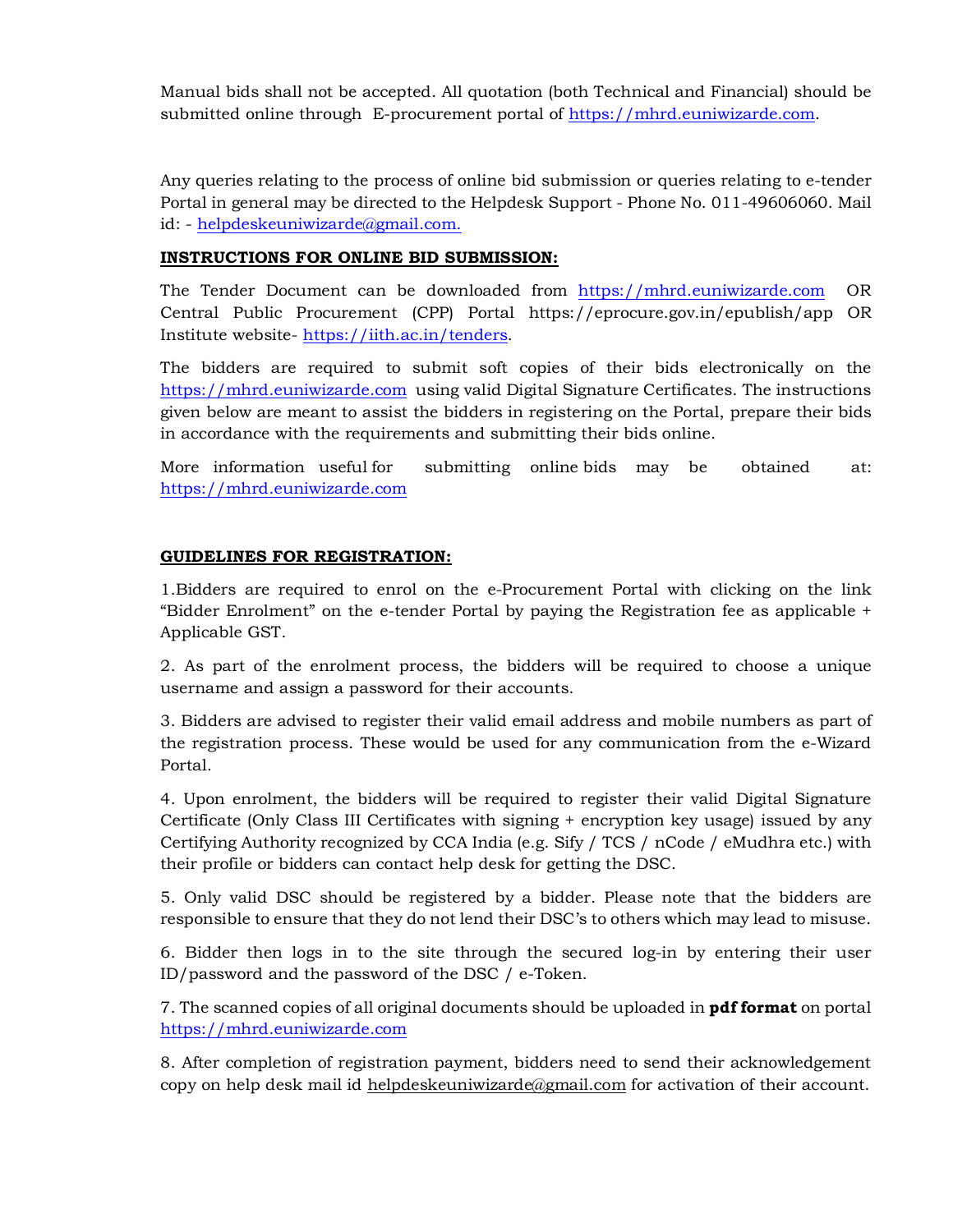#### **SEARCHING FOR TENDER DOCUMENTS:**

- 1. There are various search options built in the e-tender Portal, to facilitate bidders to search active tenders by several parameters like Department name, Tender category, estimated value, Date, other keywords, etc. to search for a tender published on the Online Portal
- 2. Once the bidders have selected the tenders they are interested in, you can pay the form fee and processing fee (NOT REFUNDABLE) by net-banking / Debit / Credit card then you may download the required documents / tender schedules, Bid documents etc. Once you pay both fee tenders will be moved to the respective 'requested' Tab. This would enable the e- tender Portal to intimate the bidders through e-mail in case there is any corrigendum issued to the tender document.
- 3. The bidder should make a note of the unique Tender No assigned to each tender, in case they want to obtain any clarification/help from the Helpdesk.

#### **PREPARATION OF BIDS:**

1. Bidder should take into account any corrigendum published on the tender document before submitting their bids.

2. Please go through the tender advertisement and the tender document carefully to understand the documents required to be submitted as part of the bid.

3. Bidder, in advance, should get ready the bid documents to be submitted as indicated in the tender document / schedule and generally, they can be in **PDF/XLSX/PNG etc., formats**. Bid Original documents may be scanned with 100 dpi with Colour option which helps in reducing size of the scanned document.

4. To avoid the time and effort required in uploading the same set of standard documents which are required to be submitted as a part of every bid, a provision of uploading such standard documents (e.g. PAN card copy, GST, Annual reports, auditor certificates etc.) has been provided to the bidders. Bidders can use "My Documents" available to them to upload such documents.

5. These documents may be directly submitted from the "My Documents" area while submitting a bid, and need not be uploaded again and again. This will lead to a reduction in the time required for bid submission process.

6. Please note the number of covers in which the bid documents have to be submitted, the number of documents - including the names and content of each of the document that needs to be submitted. Any deviations from these may lead to rejection of the bid.

#### **SUBMISSION OF BIDS:**

- 1. Bidder should log into the website well in advance for the submission of the bid so that it gets uploaded well in time i.e. on or before the bid submission time. Bidder will be responsible for any delay due to other issues.
- 2. The bidder has to digitally sign and upload the required bid documents one by one as indicated in the tender document as a token of acceptance of the terms and conditions laid down by IIT Hyderabad.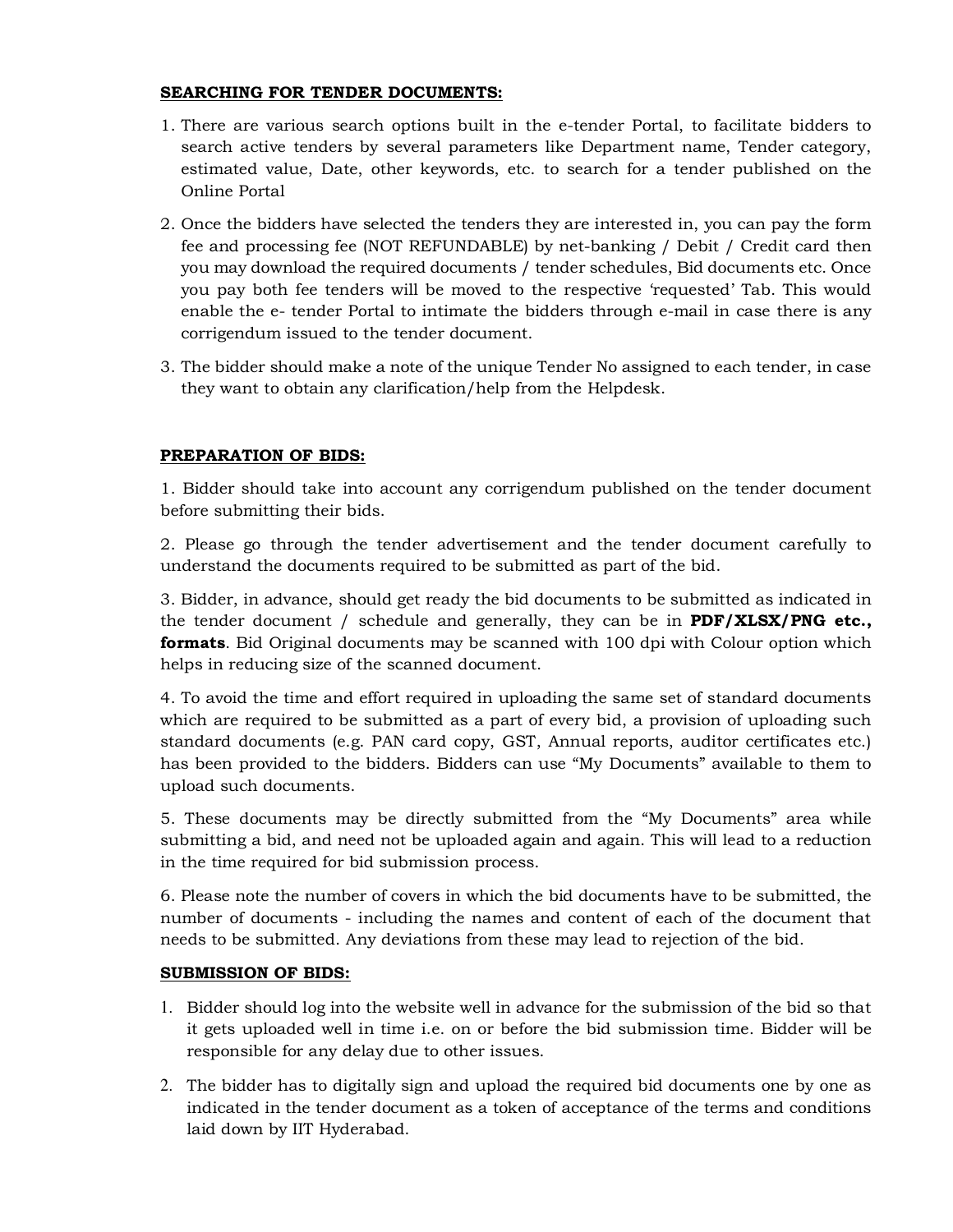- 3. Bidder has to select the payment option as **"e-payment"** to pay the **tender fee / EMD** as applicable and enter details of the instrument.
- *4. In case of Bank Guarantee (BG) bidder should prepare the BG as per the instructions specified in the tender document. The BG in original should be posted/couriered/given in person to the concerned official of IIT Hyderabad before the Online Opening of Technical Bid. In case of non-receipt of BG in original by the said time, the uploaded bid will be summarily rejected.*
- *5. Bidders are requested to note that they should necessarily submit their financial bids in the format provided and no other format is acceptable. If the price bid has been given as a standard BOQ format with the tender document, then the same is to be downloaded and to be filled by all the bidders. Bidders are required to download the BOQ file, open it and complete the white Colored (unprotected) cells with their respective financial quotes and other details (such as name of the bidder). No other cells should be changed. Once the details have been completed, the bidder should save it and submit it online, without changing the filename. If the BOQ file is found to be modified by the bidder, the bid will be rejected.*
- 6. The server time (which is displayed on the bidders' dashboard) will be considered as the standard time for referencing the deadlines for submission of the bids by the bidders, opening of bids etc. The bidders should follow this time during bid submission.
- 7. All the documents being submitted by the bidders would be encrypted using PKI encryption techniques to ensure the secrecy of the data, which cannot be viewed by unauthorized persons until the time of bid opening.
- 8. The uploaded tender documents become readable only after the tender opening by the authorized bid openers.
- *9. Upon the successful and timely submission of bid click "Complete" (i.e. after Clicking "Submit" in the portal https://mhrd.euniwizarde.com), the portal will give a successful Tender submission acknowledgement & a bid summary will be displayed with the unique id and date & time of submission of the bid with all other relevant details.*
- 10. The tender summary has to be printed and kept as an acknowledgement of the submission of the tender. This acknowledgement may be used as an entry pass for any bid opening meetings.
- 11. The off-line tender shall not be accepted and no request in this regard will be entertained whatsoever.
- 12. As per portal norms Tender Processing Fee will be applicable.

#### **AMENDMENTS OF BID DOCUMENT:**

At any time prior to the deadline for submission of Bids, the department reserve the right to add/modify/delete any portion of this document by the issuance of a Corrigendum, which would be published on the website and will also be made available to the all the Bidder who has been issued the tender document. The Corrigendum shall be binding on all bidders and will form part of the bid documents.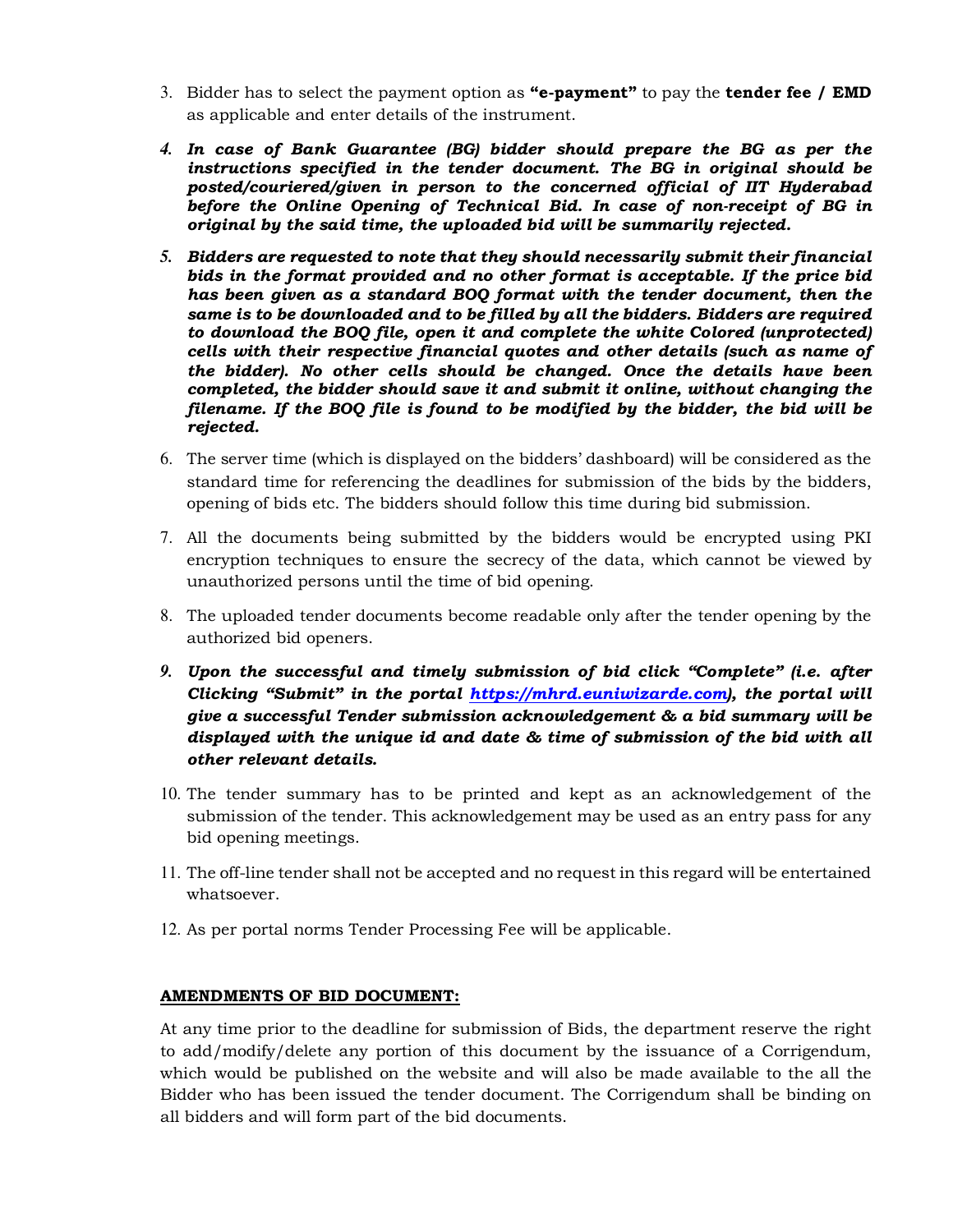#### **ASSISTANCE TO BIDDERS:**

#### **For any clarification in using https://mhrd.euniwizarde.com**

1. Any queries relating to the tender document and the terms and conditions contained therein should be addressed to the Tender Inviting Authority for a tender or the relevant contact person indicated in the tender.

2. Any queries relating to the process of online bid submission or queries relating to e-Wizard Portal in general may be directed to the 24X7 e-Wizard Helpdesk Support.

Please feel free to contact euniwizard helpdesk (as given below) for any query related to e- tendering - Phone No. 011-49606060.

Mail id: - helpdeskeuniwizarde@gmail.com

The contact number for the helpdesk is 8448288994/86/87/89/88/81/90/92/82

011-49606060, 07903269552, 9355030608, 9055030613, 7903810198, 9355030606, 9315620706, 9355030623, 9355030628, 8800526452, 9205898228, 9122643040, 9355030604

eprochelpdesk.01@gmail.com, eprochelpdesk.44@gmail.com, eprochelpdesk.06@gmail.com

3. The tender inviting authority has the right to cancel this e-tender or extend the due date of receipt of the bid(s).

4. The bid should be submitted through e-Wizard portal (https://mhrd.euniwizarde.com/) only.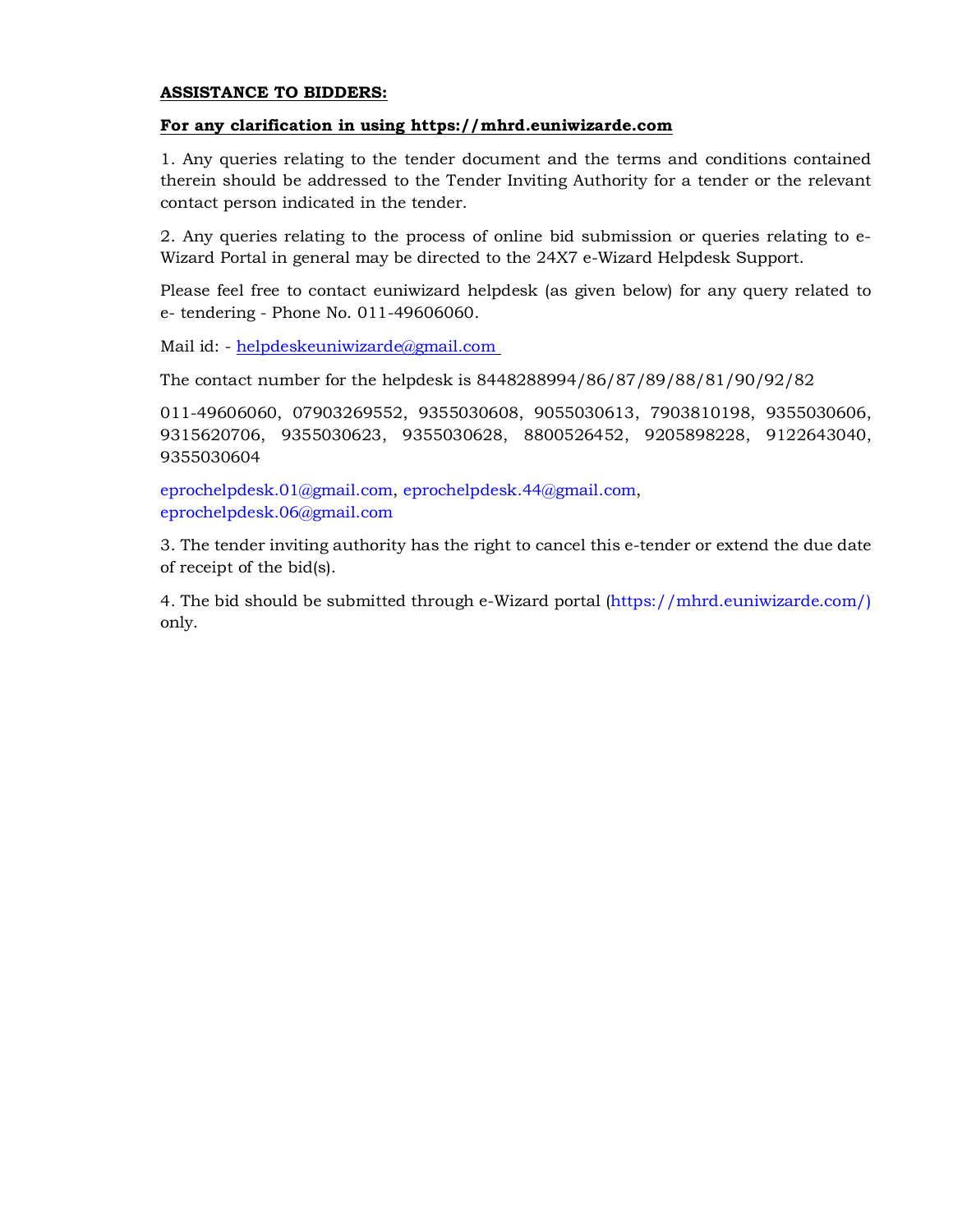#### **NOTICE INVITING TENDER**

#### **NIT Reference No. IITH/CMD/CIVIL/NIT/2022-23/03**

**1.** Bidders shall produce definite proof from the appropriate authority, which shall be to the satisfaction of the competent authority, of having satisfactorily completed similar works of magnitude specified below:-

Criteria of eligibility for submission of tender documents apart from basic eligibility:

Three similar works each of value not less than 40% of estimated cost or two similar works each of value not less than 60% of estimated cost or one similar work of value not less than 80% of estimated cost (rounded to nearest Rs. 10 lac) in last 7 (Seven) years ending last day of the month previous to the one in which the tenders are invited.

The value of executed works shall be brought to current costing level by enhancing the actual value of work at simple rate of 10% per annum, calculated from the date of completion to the last date of submission of tender.

#### *"Similar Work" shall mean Construction of RCC framed Buildings OR Masonry Compound walls OR Precast Buildings OR Precast Compound Walls OR Structural Steel Buildings or Pre-engineered/ Prefabricated Buildings.*

- **2.** To become eligible, the tenderer shall have to furnish an affidavit as per Form 'J' of the NIT.
- **3.** Agreement shall be drawn with the successful tenderer on prescribed Form which is available in the website: https://drive.google.com/file/d/19\_LkFZ1IeQb\_3BznXQtinslcLISYVdbo/view (**with up to date correction slips if any and additional conditions are enclosed as annexure – I**) Tenderer shall quote his rates as per various terms and conditions of the said form which will form part of the agreement.
- **4.** The time allowed for carrying out the work will be as stated at para 1 from the date of start as defined in schedule 'F' or from the first date of handing over of the site, whichever is later, in accordance with the phasing, if any, indicated in the tender documents.
- **5.** The site for the work is available.
- **6.** Tender documents consisting of plans, specifications, the schedule of quantities of the various classes of work to be done and the set of terms & conditions of contract to be complied with by the contractor whose tender may be accepted and other necessary documents can be seen for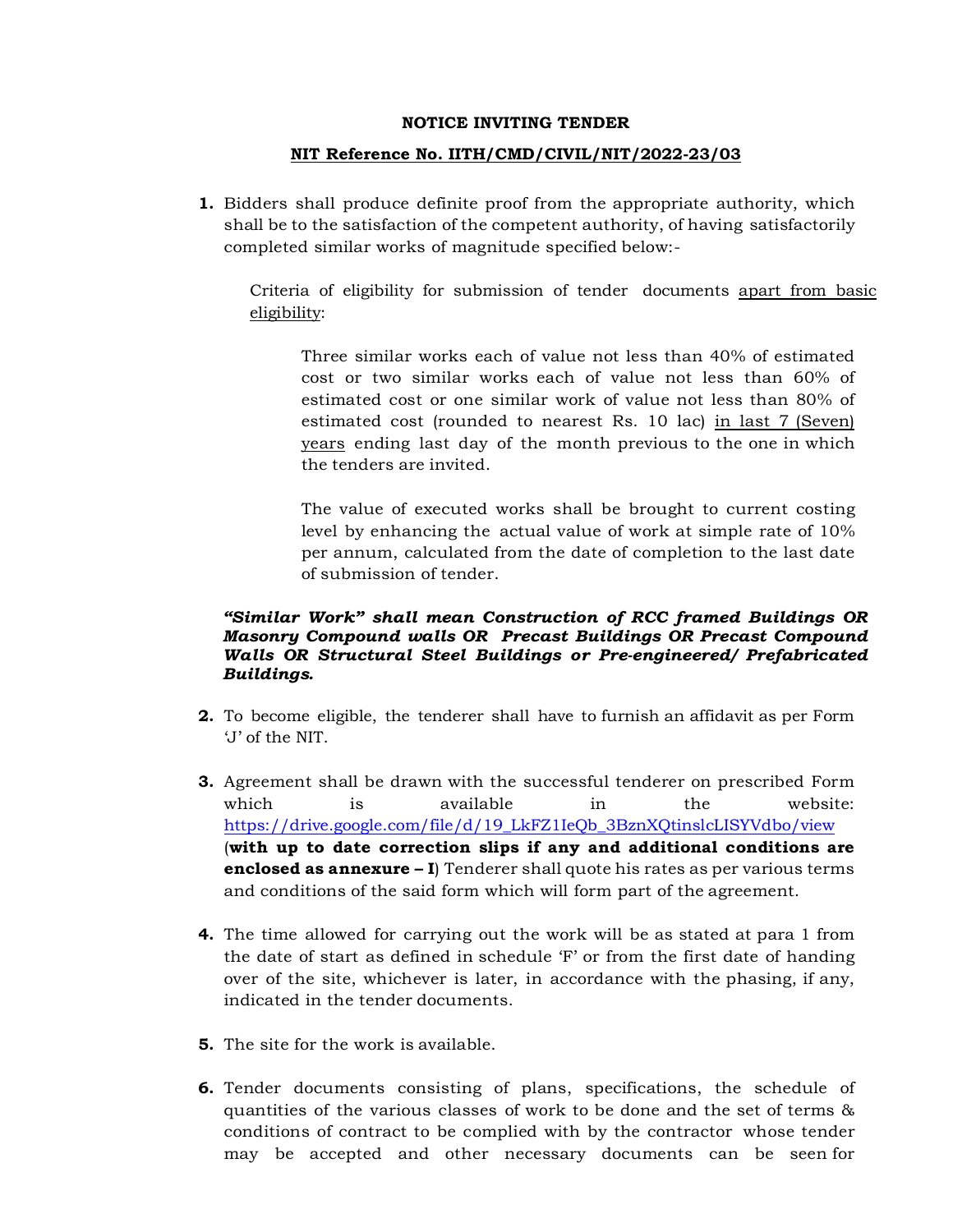information at the above mentioned website:

- **7.** Applicants are advised to keep visiting the above mentioned website from time to time (till the deadline for bid submission) for any updates in respect of the tender documents, if any. Failure to do so shall not absolve the applicant of his liabilities to submit the applications complete in all respects including updates thereof, if any. An incomplete application may be liable for rejection.
- **8.** The contractor whose tender is accepted, will be required to furnish performance guarantee of 3% (Three Percent) of the tendered amount within the period specified in Schedule F. This guarantee shall be in the form of Deposit at Call receipt of any scheduled bank/Banker's cheque of any scheduled bank/Demand Draft of any scheduled bank/Pay order of any scheduled bank or Fixed Deposit Receipts or Guarantee Bonds of any Scheduled Bank or the State Bank of India in accordance with the prescribed form. In case the contractor fails to deposit the said performance guarantee within the period as indicated in Schedule 'F'. including the extended period if any, the Earnest Money deposited by the contractor shall be forfeited automatically without any notice to the contractor.
- **9.** The description of the work is as follows:

#### *Construction of Boundary Wall along the NH-164 East and West Side at IIT Hyderabad, Kandi, Sangareddy.*

Copies of other drawing and documents pertaining to the works will be open for inspection by the tenderers at the office of above mentioned officer.

Tenderers are advised to inspect and examine the site and its surroundings and satisfy themselves before submitting their tenders as to the nature of the ground and sub-soil (so far as is practicable), the form and nature of the site, the means of access to the site, the accommodation they may require and in general shall themselves obtain all necessary information as to risks, contingencies and other circumstances which may influence or affect their tender. A tenderer shall be deemed to have full knowledge of the site whether he inspects it or not and no extra charge consequent on any misunderstanding or otherwise shall be allowed. The tenderer shall be responsible for arranging and maintaining at his own cost all materials, tools & plants, water, electricity access, facilities for workers and all other services required for executing the work unless otherwise specifically provided for in the contract documents. Submission of a tender by a tenderer implies that he has read this notice and all other contract documents and has made himself aware of the scope and specifications of the work to be done and of conditions and rates at which stores, tools and plant, etc. will be issued to him by the Government and local conditions and other factors having a bearing on the execution of the work.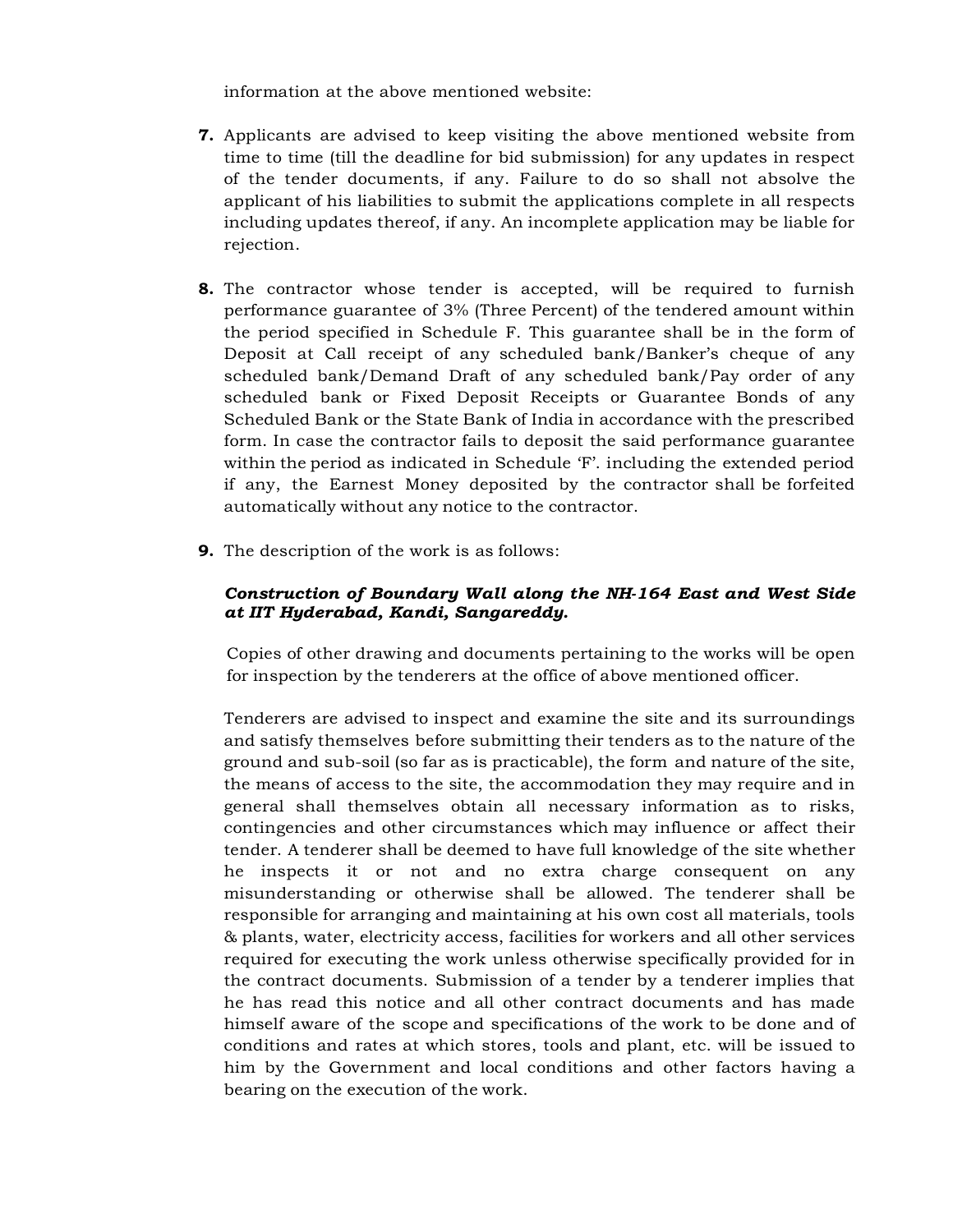- **10.** Tenders with any condition including that of conditional rebates shall be rejected forthwith.
- **11.** Cost of Bid document and EMD may also be remitted to Institute's account number as per bank particulars given below:

| Name of the Account Holder<br>Account Number<br>Name of the Bank | : Indian Institute of Technology Hyderabad<br>: 30412797764 (Current Account)<br>: State Bank of India |
|------------------------------------------------------------------|--------------------------------------------------------------------------------------------------------|
| Address of the Bank                                              | : IIT Kandi, IIT Hyderabad Campus,<br>Kandi, Sangareddy, Telangana - 502285                            |
| Branch code                                                      | : 14182                                                                                                |
| IFSC code                                                        | : SBIN0014182                                                                                          |
| MICR code                                                        | : 502002528                                                                                            |
| SHIFT code                                                       | : SBININBB762                                                                                          |

- **12.** The competent authority on behalf of the President of India does not bind itself to accept the lowest or any other tender and reserves to itself the authority to reject any or all the tenders received without the assignment of any reason. All tenders in which any of the prescribed condition is not fulfilled or any condition including that of conditional rebate is put forth by the tenderer shall be summarily rejected.
- **13.** Canvassing whether directly or indirectly, in connection with tenderers is strictly prohibited and the tenders submitted by the contractors who resort to canvassing will be liable to rejection.
- **14.** The competent authority on behalf of President of India reserves to himself the right of accepting the whole or any part of the tender and the tenderer shall be bound to perform the same at the rate quoted.
- **15.** The contractor shall not be permitted to tender for works if his near relative is posted a Divisional Accountant or as an officer in any capacity between the grades of Superintending Engineer and Junior Engineer (both inclusive). Any breach of this condition by the contractor would render him liable to be removed from the approved list of contractors of this Institute.
- **16.** No Engineer of gazette rank or other Gazetted Officer employed in Engineering or Administrative duties in an Engineering Department of the Government of India is allowed to work as a contractor for a period of one year after his retirement from Government service, without the previous permission of the Government of India in writing. This contract is liable to be cancelled if either the contractor or any of his employees is found any time to be such a person who had not obtained the permission of the Government of India as aforesaid before submission of the tender or engagement in the contractor's service.
- **17.** The tender for the works shall remain open for acceptance for a period of Sixty (60) days from the date of opening of tenders/Sixty days from the date of opening of financial bid in case tenders are invited on 2/3 envelop system (strike out as the case may be) if any tenderer withdraws his tender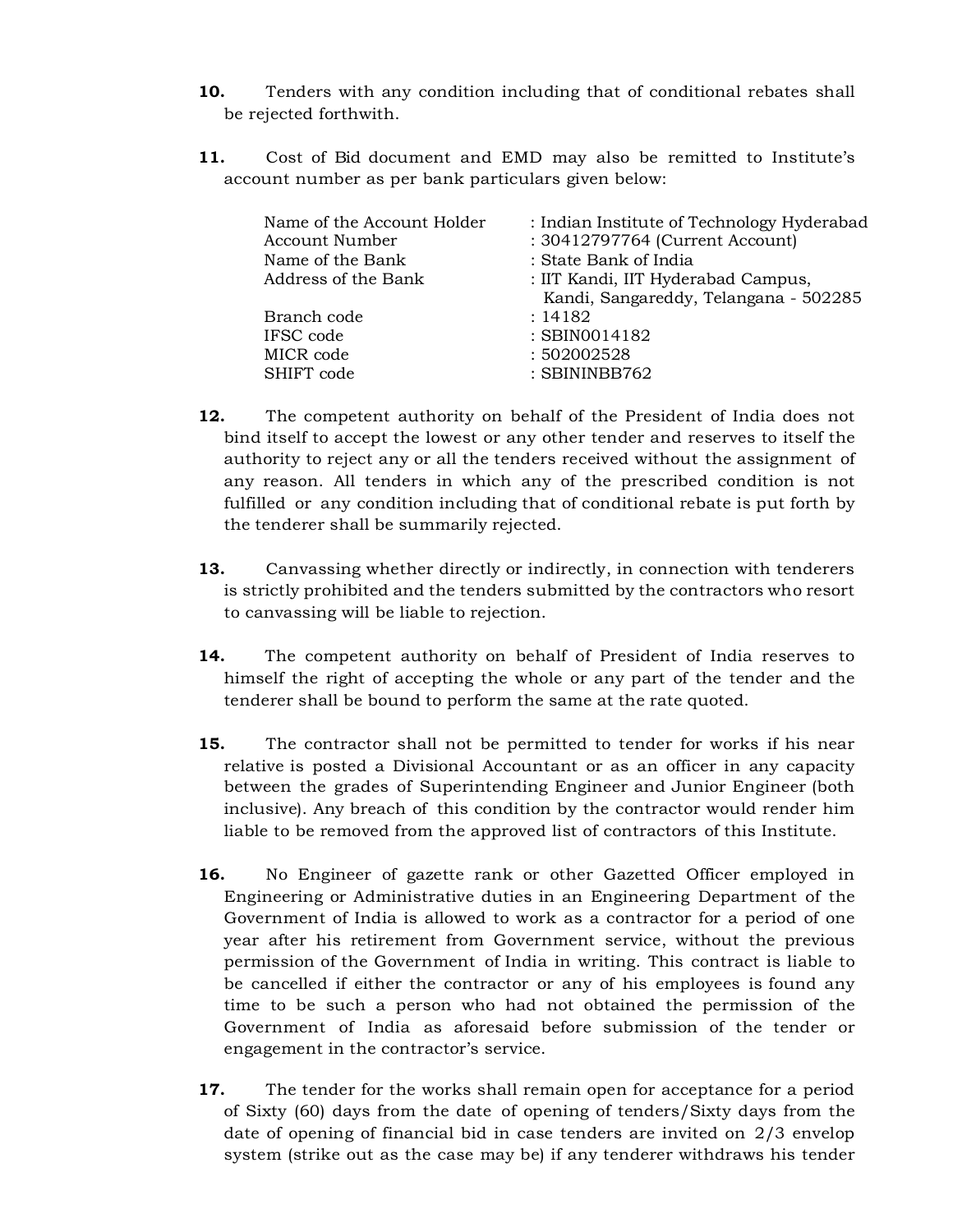before the said period or issue of letter of acceptance, whichever is earlier, or makes any modifications in the terms and conditions of the tender which are not acceptable to the department, then the Government shall, without prejudice to any other right or remedy, be at liberty to forfeit 50% of the said earnest money as aforesaid. Further the tenderer shall not be allowed to participate in the retendering process of the work.

**18. (A) All taxes, Labour Cess etc., as applicable shall be borne by the contractor himself. The contractor shall quote his rates considering all such taxes including GST on works. Any recovery towards GST is notified by the competent authority, the same shall be effected and no claim what so ever shall be entertained by IITH. The contractor shall quote his rates accordingly.** 

**(B) 2% as TDS amount of GST amount payable on the bills will be deducted as per the Govt. of India, Ministry of Finance, Department of Revenue notification vide No.65/39/2018-DOR, dtd: 14-09-2018.** 

*19. GST registration certificate of the state in which the work is to be taken up, if already obtained by the bidder.* 

 *If the bidder has not obtained GST registration in the state in which the work is to be taken up or as required by GST authorities, then in such a case the bidder shall scan and upload following under taking along with other bid documents.* 

 *"If the work awarded to me, I/We shall obtain GST registration certificate of the state, in which work is to be taken up, within one month from the date of receipt of award letter or before release of any payment by IIT Hyderabad, whichever earlier, failing which I/We shall responsible for any delay in payments which will be due towards me/us on a/c of the work executed and/or for any action taken by IIT Hyderabad or GST department in this regard."* 

- *20. Bidder has to submit Undertaking on their letter head pursuant to the Section 206AB (as applicable) of the Income Tax Act,1961 in prescribed format as enclosed at Annexure-A along with each and every bill submitted for payment.*
- **21.** This notice inviting Tender shall form a part of the contract document. The successful tenderer/contractor, on acceptance of his tender by the Accepting Authority shall within 15 days from the stipulated date of start of the work, sign the contract consisting of:
	- **a)** The Notice Inviting Tender, all the documents including additional conditions, specifications and drawings, if any, forming the tender as issued at the time of invitation of tender and acceptance thereof together with any correspondence leading thereto.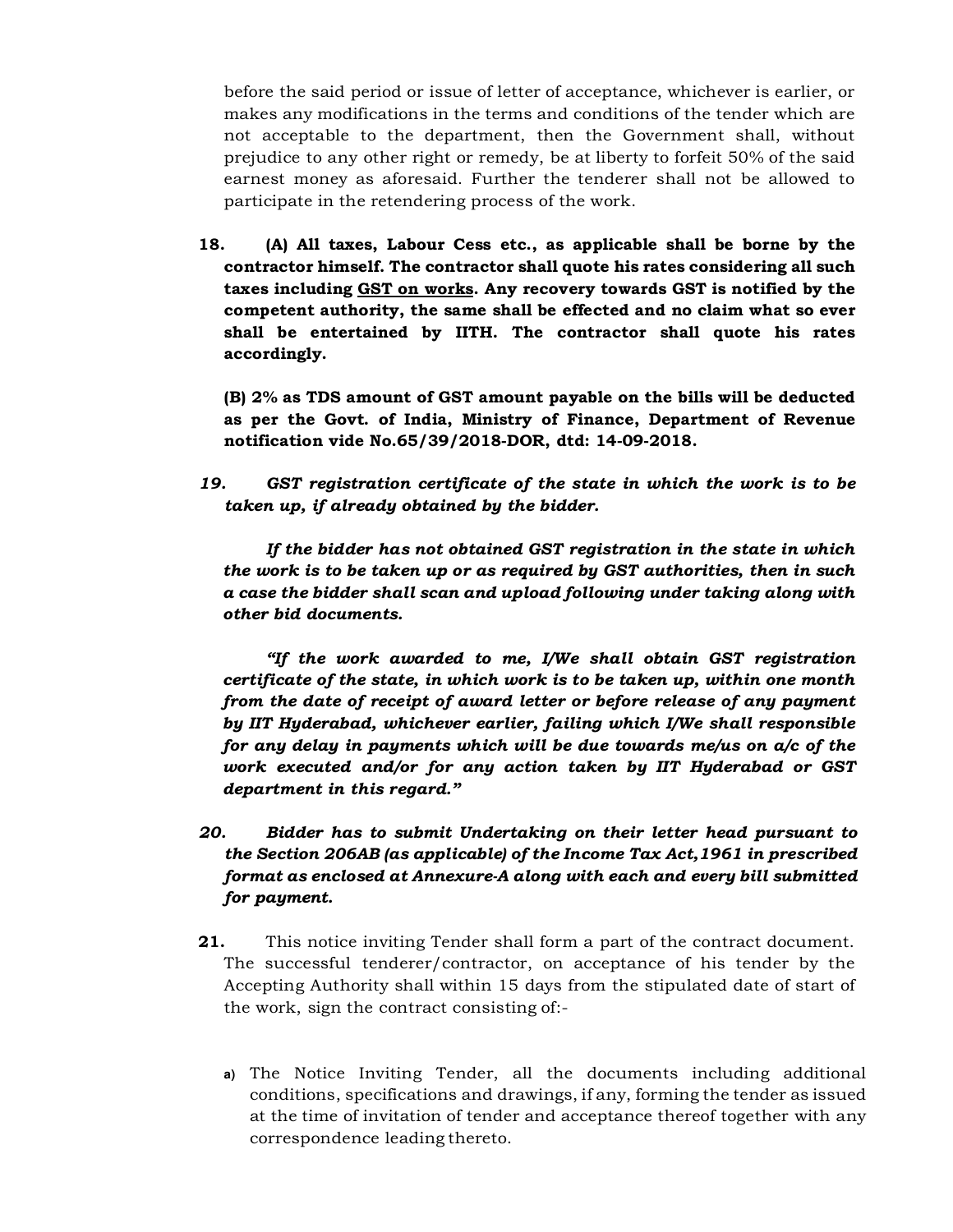**b)** Standard Contract form (General Conditions of Contract) as posted in the website of the Institute. The bidder is deemed to have gone through and understood the Standard Contract Form and the General Conditions of Contract.

**Executive Engineer**  13/05/2022**IIT Hyderabad --------------------------------------------------------------------------------------------------------------------------** 

(Signature of bidder)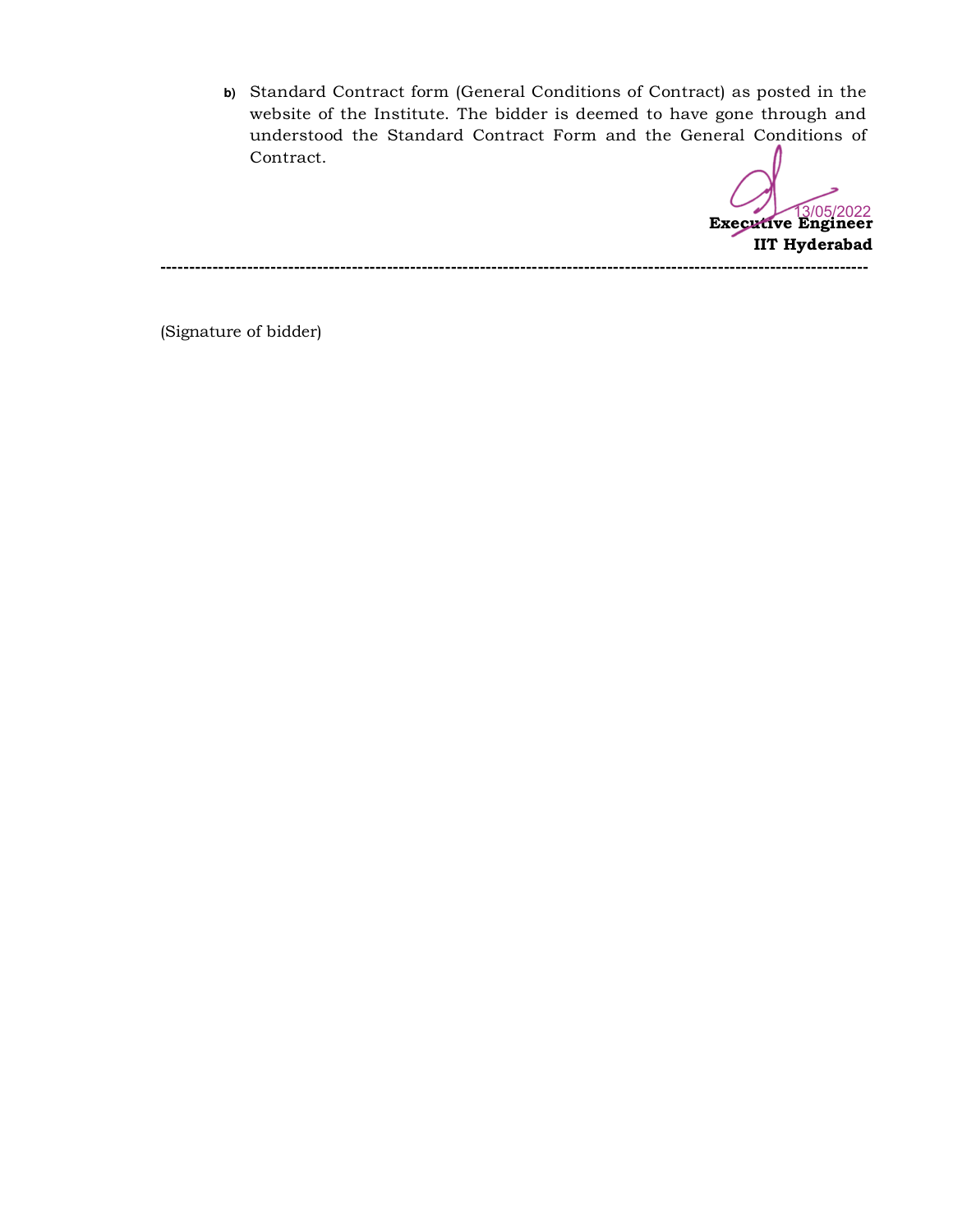#### **FORM 'J'**

#### **AFFIDAVIT**

I/we undertake and confirm that our firm/partnership firm has not been blacklisted by any state/Central Departments/PSUs/Autonomous bodies during the last 7 years of its operations. Further that, if such information comes to the notice of the department then I/we shall be debarred for bidding in IIT Hyderabad in future forever. Also, if such information comes to the notice of IIT Hyderabad on any day before date of start of work, the Engineer-in-charge shall be free to cancel the agreement and to forfeit the entire amount of Earnest Money Deposit/Performance Guarantee (Scanned copy of this notarized affidavit to be uploaded at the time of submission of bid)

#### *NOTE: Affidavit to be furnished on a 'Non-Judicial' stamp paper worth Rs.100/-*

Signature of Bidder(s) or an authorized Officer of the firm with stamp

Signature of Notary with seal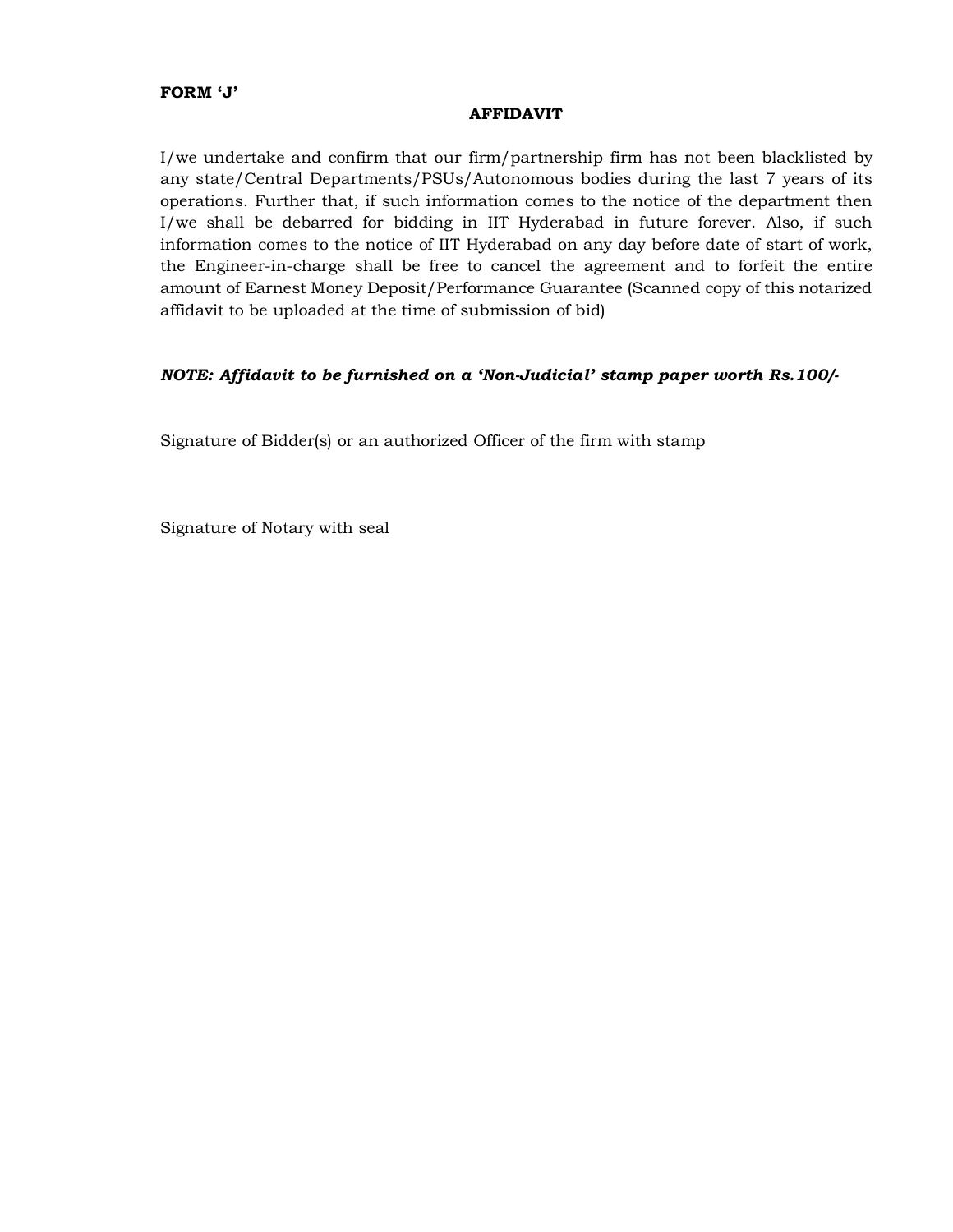| Sl.<br>No.     | Doc Ref                                                                                                          | Description of the<br>Document                                                                                                                                                                                                                         | <b>Enclosed</b><br>Yes/No | <b>Remarks</b> |
|----------------|------------------------------------------------------------------------------------------------------------------|--------------------------------------------------------------------------------------------------------------------------------------------------------------------------------------------------------------------------------------------------------|---------------------------|----------------|
| $\mathbf{1}$   | As per GCC, Applicant<br>shall<br>submit<br>the<br>for<br>documents<br>Technical scrutiny                        | Copy of valid contractor's<br>registration certificate, PAN<br><b>GST</b><br>Registration<br>card,<br>certificate & GSTIN should<br>accompany the Technical Bid                                                                                        |                           |                |
| 2              | NIT:<br>As<br>per<br>Registration<br>of<br>Contractors                                                           | <b>CPWD</b><br>and<br>those<br>οf<br>appropriate list of M.E.S.,<br>BSNL, Railway and State<br>P.W.D. (B&R) or working civil<br>contractors of IIT Hyderabad                                                                                           |                           |                |
| 3              | NIT:<br>Eligible<br>per<br>As<br>Contractors                                                                     | Date of Validity of Enlistment                                                                                                                                                                                                                         |                           |                |
| $\overline{4}$ | Works<br>Details<br><sub>of</sub><br>completed during last 7<br>years<br>(Detailed statements to<br>be enclosed) | than<br>$40\%$ of<br><b>Not</b><br>less<br>estimated cost (Three similar<br>works)<br>$60\%$ of<br>than<br><b>Not</b><br>less<br>estimated cost (Two similar<br>works)<br>80% of<br><b>Not</b><br>less<br>than<br>estimated cost (One Similar<br>work) |                           |                |
| 5              | As per the NIT (Affidavit)                                                                                       | The tenderer shall have to<br>furnish<br>affidavit<br>an<br>in<br>prescribed format. (Form J)                                                                                                                                                          |                           |                |
| 6              | As per Para No. 1.4 of<br><b>NIT</b>                                                                             | Cost of EMD                                                                                                                                                                                                                                            |                           |                |
| $\overline{7}$ | As per Sl. No.19 of NIT                                                                                          | Undertaking<br>for<br><b>GST</b><br>registration in the state in<br>which the work is to be taken<br>up                                                                                                                                                |                           |                |
| 8              | As per Sl. No. 20 of NIT                                                                                         | Undertaking<br>pursuant<br>to<br>Section 206AB (as applicable)<br>of the Income Tax Act, 1961<br>(Proforma<br>enclosed<br>as<br>Annexure-A)                                                                                                            |                           |                |

### **Checklist of documents to be submitted along with Technical Bid**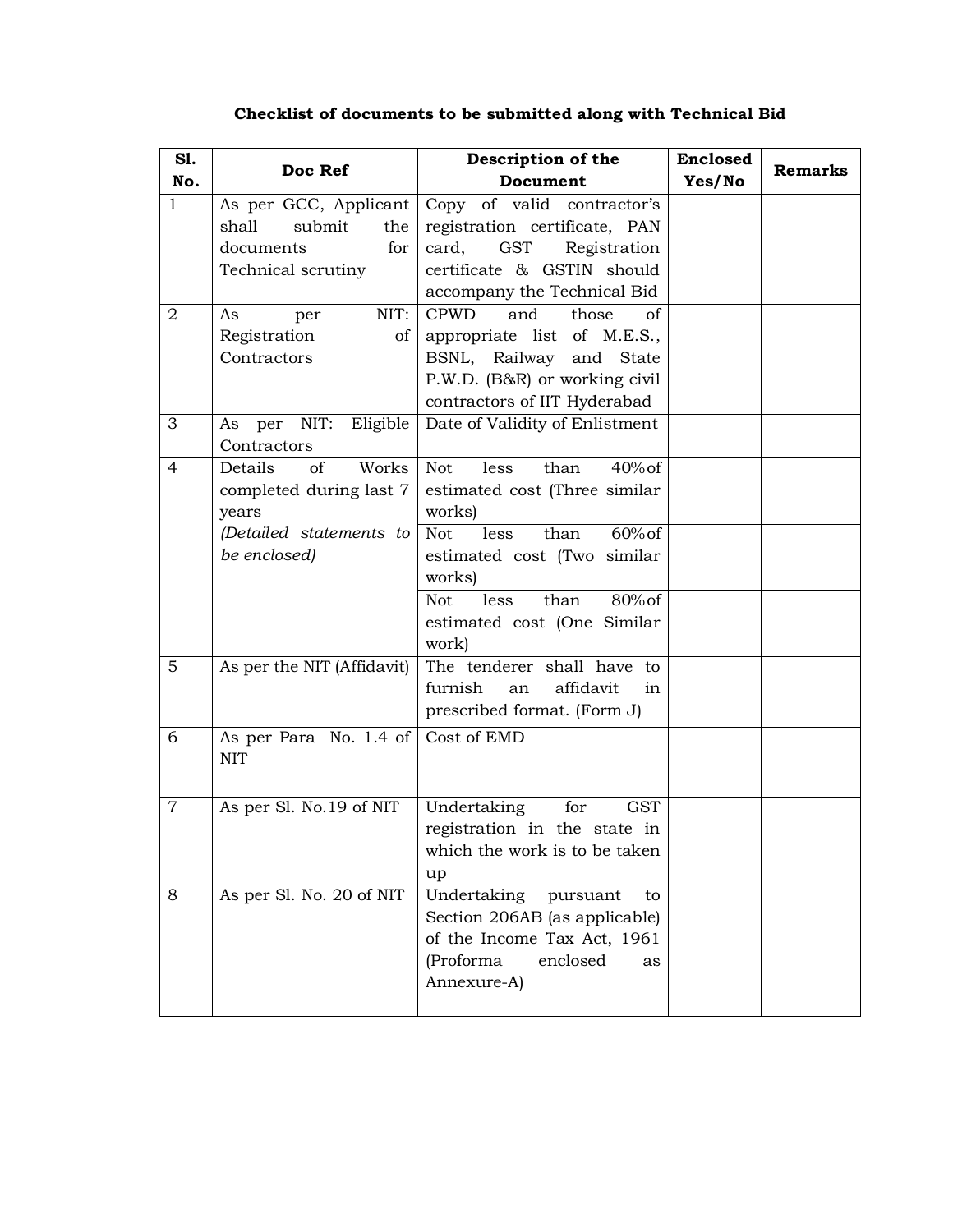**Annexure – A** 

#### **On Contractor/ Agency's Letter Head**

#### **Undertaking pursuant to Section 206AB (as applicable) of the Income Tax Act, 1961**

**To, Registrar IIT Hyderabad Kandi, Sangareddy- 502284** 

#### **Dear Sir/Madam,**

**Subject:** Declaration confirming filing of Income Tax Return for immediate two preceding years.

I, Ms./Mrs./Mr. \_\_\_\_\_\_\_\_\_\_\_\_\_\_\_\_\_\_\_\_\_\_\_in capacity of Authorized Signatory of \_\_\_\_\_\_ having PAN \_\_\_\_\_\_\_\_\_\_\_\_\_\_\_\_ and registered office at \_\_\_\_\_\_\_\_\_\_\_\_\_\_\_\_\_\_\_\_\_\_\_\_ do hereby declare that \_\_\_\_\_\_\_\_\_\_\_\_\_\_\_\_\_\_\_\_\_\_\_\_\_\_\_\_ has filed Income Tax Returns for immediately last 2 preceding Financial Years as mentioned below per due dates under Section 139 (1) of the Income Tax Act, 1961 ('the Act') and details of which are as given under:

| <b>Financial Year for which Income</b><br>Tax Return was due as per<br>Section $139(1)$ | Acknowledgement no.<br>of ITR filed under<br>Section $139(1)$ | Date of Filing |
|-----------------------------------------------------------------------------------------|---------------------------------------------------------------|----------------|
| 2020-21<br>applicable on date of<br>$\lim$<br>this<br>declaration)                      |                                                               |                |
| 2019-20                                                                                 |                                                               |                |
| 2018-19                                                                                 |                                                               |                |

Further, I confirm that \_\_\_\_\_\_\_\_\_\_\_\_\_\_\_\_\_\_\_\_\_\_\_\_\_ has lined the above PAN with Aadhaar number as on this date.

I also undertake that \_\_\_\_\_\_\_\_\_\_\_\_\_\_\_\_\_\_\_\_\_\_ hereby indemnify *Indian Institute of*  **Technology Hyderabad** for any loss/liability (including any Tax, interest, penalty, etc.) that may arise due to incorrect reporting of above information.

**For** *\_\_\_\_\_\_\_\_\_\_\_\_\_\_\_\_\_\_\_\_\_\_\_\_* 

| Signature: __   |  |
|-----------------|--|
| Name of person: |  |
| Designation:    |  |
| Place:          |  |
| Date:           |  |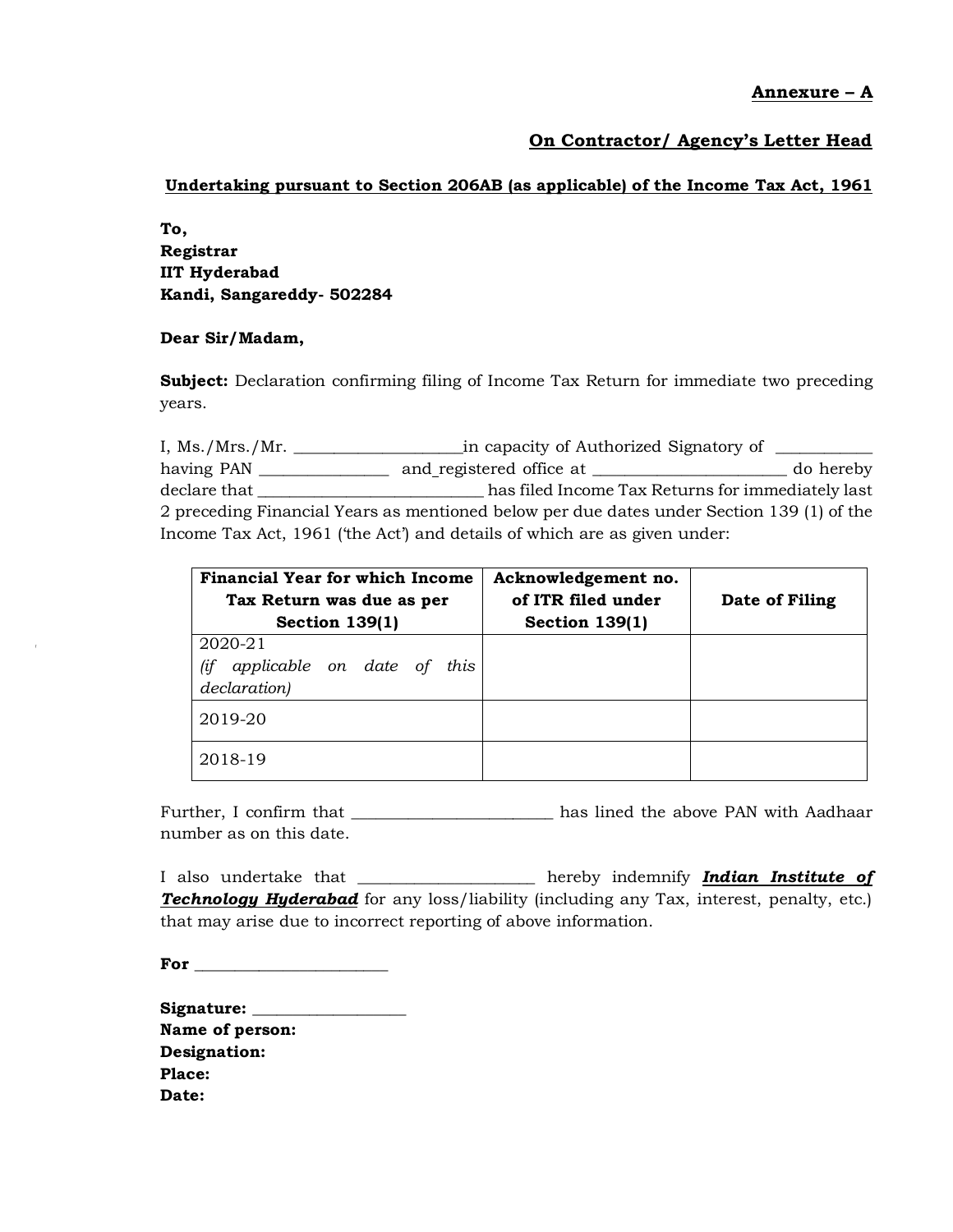#### **PROFORMA OF SCHEDULES**

#### **SCHEDULE 'A'**

Schedule of quantities (Enclosed): As enclosed at Page No …………. to…………

#### **SCHEDULE 'B'**

Schedule of materials to be issued to the contractor

| S1.<br>No. | Description of<br>item | Quantity | Rates in figure & words at which<br>the material will be charged to the<br>Contractor | Place of<br>issue |
|------------|------------------------|----------|---------------------------------------------------------------------------------------|-------------------|
|            |                        |          |                                                                                       |                   |

#### **SCHEDULE 'C'**

Tools and plants to be hired to the contractor

| S1.<br>No. | Description | Hire Charges per day | Place<br>1ssue |  |
|------------|-------------|----------------------|----------------|--|
|            |             |                      |                |  |

#### **SCHEDULE 'D'**

Extra schedule for specific requirements/documents for the work, if any.

--- NIL ---

#### **SCHEDULE 'E'**

Reference to General Condition of Contract.: *Posted in the website of the Institute.* 

| Name of the work       | Construction of Boundary<br>Wall<br>along the NH-164 East and West<br>Side at IIT Hyderabad, Kandi,<br>Sangareddy. |
|------------------------|--------------------------------------------------------------------------------------------------------------------|
| Estimated cost of work | Rs. 1, 13, 27, 844/-<br>$\mathbf{r}$                                                                               |
| Earnest money          | Rs. 2,26,600/-                                                                                                     |
| Performance Guarantee  | 3.0% of the accepted tendered value<br>$\mathbb{R}^{\mathbb{Z}}$                                                   |
| Security Deposit       | 2.50% of the tendered value<br>$\ddot{\phantom{a}}$                                                                |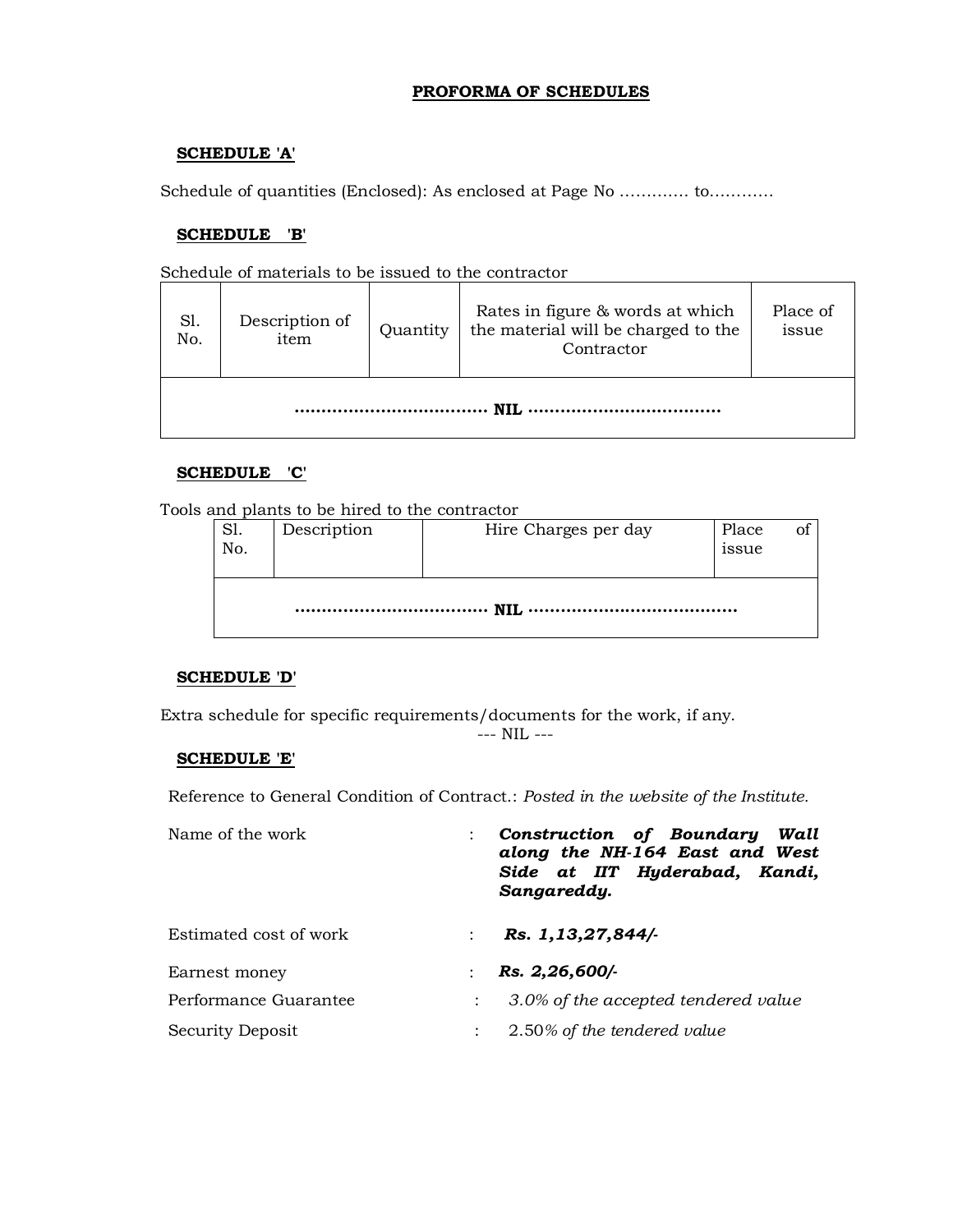#### **SCHEDULE 'F'**

#### **GENERAL RULES AND DIRECTIONS**:

| Officer inviting tender:                                                                                                                                                                                                                                                                                       |                           | $:$ Executive Engineer, IITH                                                                           |
|----------------------------------------------------------------------------------------------------------------------------------------------------------------------------------------------------------------------------------------------------------------------------------------------------------------|---------------------------|--------------------------------------------------------------------------------------------------------|
| Maximum percentage for quantity of items of<br>work to be executed beyond which rates are to : See below<br>be determined in accordance with Clauses12.2<br>& 12.3                                                                                                                                             |                           |                                                                                                        |
| <b>Definitions:</b>                                                                                                                                                                                                                                                                                            |                           |                                                                                                        |
| $2(v)$ Engineer -in- Charge                                                                                                                                                                                                                                                                                    |                           | : Executive Engineer, Indian Institute<br>of Technology, Hyderabad.                                    |
| 2(viii) Accepting Authority                                                                                                                                                                                                                                                                                    |                           | Superintending Engineer, Indian<br>Institute of Technology, Hyderabad.                                 |
| $2(x)$ Percentage on cost materials and<br>Labour to cover all overheads and profit                                                                                                                                                                                                                            | $\mathbb{Z}^{\times}$ .   | 15% (Fifteen) per cent.                                                                                |
| $2(x_i)$<br>Standard Schedule of Rate                                                                                                                                                                                                                                                                          |                           | : CPWD, Delhi Schedule of Rates<br>(DSR) 2021 Civil / Electrical, with up<br>to date correction slips. |
| <b>Standard Contract Form</b>                                                                                                                                                                                                                                                                                  |                           | : IITH General Conditions of Contract                                                                  |
| Clause 1<br>Time allowed for submission of<br>i)<br>Performance Guarantee, Programme<br>and<br>(Time<br>Progress)<br>Chart<br>and<br>applicable licenses, registration with<br>EPFO, ESIC and BOCW Welfare Board<br>or proof of applying thereof from the<br>date of issue of letter of acceptance, in<br>days | $\mathbb{Z}^{\mathbb{Z}}$ | 15 (Fifteen) Days                                                                                      |
| ii)Maximum allowable extension beyond the<br>period provided in(i) above                                                                                                                                                                                                                                       | $\mathbb{C}^{\times}$     | 7 (Seven) Days                                                                                         |
| <b>Clause 1A</b><br>Whether Clause 1A is applicable                                                                                                                                                                                                                                                            |                           | Yes                                                                                                    |
| Clause 2<br>Authority for fixing Compensation under<br>Clause 2                                                                                                                                                                                                                                                |                           | Superintending Engineer, Indian<br>Institute of Technology, Hyderabad                                  |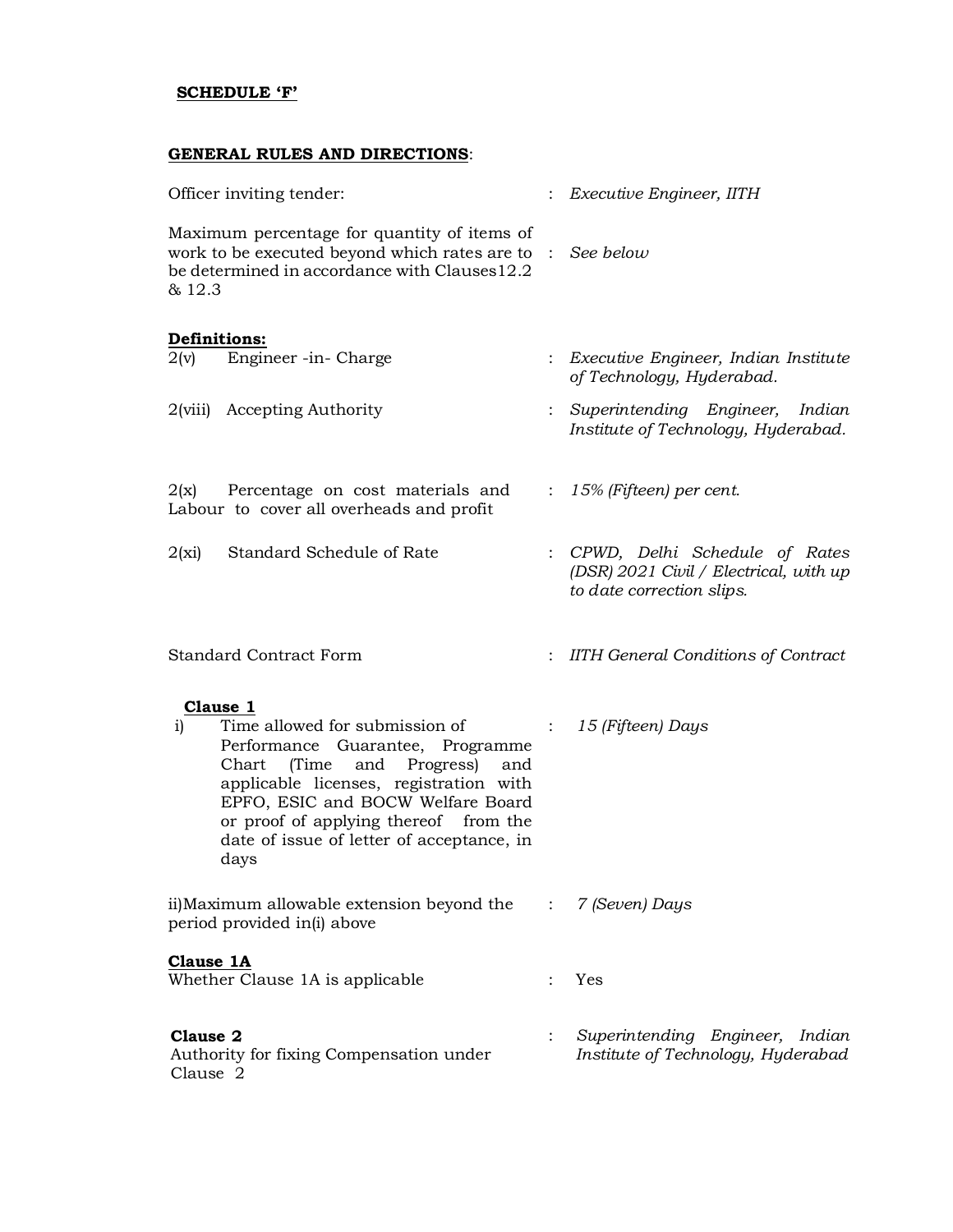**Clause 3(VII)**: If the contractor had secured the contract with Government as a result of wrong tendering or other non-bonafide methods of competitive tendering or commits breach of Integrity Agreement-will be made ineligible.

#### **Clause 5:**

Number of days from the date of issue of letter of acceptance for reckoning date of start

Milestones : As shown below

: *7 Days or date of issue of LOC whichever is later*

|            | <b>Table of Milestones if Applicable</b> |                                                    |                                                                                                   |  |  |  |
|------------|------------------------------------------|----------------------------------------------------|---------------------------------------------------------------------------------------------------|--|--|--|
| SI.<br>No. | Description of<br>Milestone              | Time Allowed<br>(From Date of<br>Start)            | Amount to be withheld in case of<br>non-achievement of Milestone                                  |  |  |  |
| 1          | 25% agreement value                      | One fourth of time.<br>allowed for<br>completion.  |                                                                                                   |  |  |  |
| 2          | 50 % agreement value                     | One half of time<br>allowed for<br>completion.     | In the event of non-achieving the<br>necessary progress as assessed<br>from the running payments, |  |  |  |
| 3          | 75% agreement value                      | Three fourth of<br>time allowed for<br>completion. | 2.5% of tendered value of work<br>will be withheld for failure of<br>each milestone.              |  |  |  |
| 4          | 100% agreement value                     | Full period of time<br>allowed for<br>completion.  |                                                                                                   |  |  |  |

Time allowed for execution of work : *150* **Days**

| Authority to give<br>fair<br>and<br>reasonable Extension of time for :<br>completion of work (Web based<br>hindrance register) | Superintending Engineer, IITH                                                               |
|--------------------------------------------------------------------------------------------------------------------------------|---------------------------------------------------------------------------------------------|
| Rescheduling of mile stones                                                                                                    | Superintending Engineer, IITH                                                               |
| Clause 6:- Measurement Book<br>Clause applicable, 6                                                                            | For works having estimated cost<br>$\left( u\right)$<br>more than $Rs 15$ Lakh – Clause $6$ |
|                                                                                                                                | (ii) For works having estimated cost                                                        |

(ii) *For works having estimated cost Rs. 15 Lakh or less – Contractor's option of Clause 6 or to be exercised at the time of Tender Submission*

#### **Clause 7:**

Gross work to be done together with net payment /adjustment of advances for material collected, if any, since the

: Rs. 5 Lakhs/-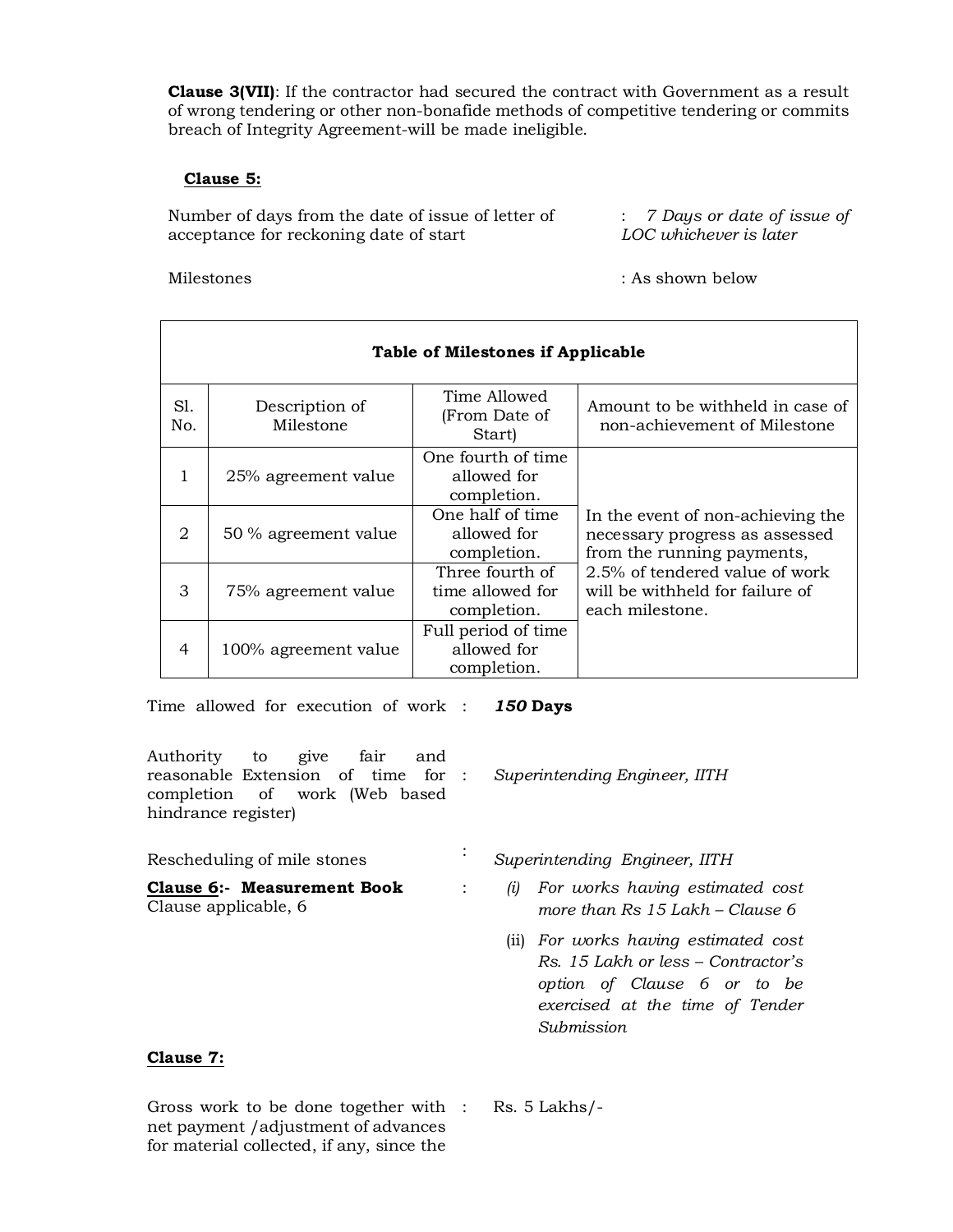last such payment for being eligible to interim payment

| Clause 7A:<br>Whether Clause 7A is applicable<br>Clause 10A:                                                             | Yes.<br>No running account bill shall be paid for<br>the work till the applicable labour<br>licenses, registration with EPFO, ESIC<br>and BOCW Welfare Board, whatever<br>applicable are submitted by the<br>contractor to the Engineer-in-charge. |
|--------------------------------------------------------------------------------------------------------------------------|----------------------------------------------------------------------------------------------------------------------------------------------------------------------------------------------------------------------------------------------------|
| List of testing equipment to be : As given in additional specifications<br>provided by the contractor at site lab        |                                                                                                                                                                                                                                                    |
| Clause 10B<br><b>Mobilization</b><br>$(ii)-$<br>advance:<br>Whether Clause 10 B (ii) shall be : Applicable<br>applicable |                                                                                                                                                                                                                                                    |
| Clause 10C:                                                                                                              |                                                                                                                                                                                                                                                    |

Component of labour expressed as : *25%*  percent of value of work

 **Clause 10CA** : *Not Applicable* 

| S1. | Material covered  | Nearest Materials (other than                 | Base Price of all |
|-----|-------------------|-----------------------------------------------|-------------------|
| No. | under this clause | cement, reinforcement bars and                | Materials covered |
|     |                   | the structural steel) for which All           | under clause 10   |
|     |                   | India Wholesale Price Index to<br>be followed | $CA^*$ (INR)      |
|     |                   |                                               |                   |
|     | Reinforcement     |                                               | $(90,000/-)/MT$   |
|     | steel(TMT)        |                                               |                   |
|     | Cement            |                                               | $(8,600/-) / MT$  |
|     | Structural steel  |                                               | $(1,01,000/-/MT)$ |

 **Clause 10CC** : *Not Applicable*

**Clause 11:**  Specification to be followed for execution of work

#### : **CIVIL WORKS**

#### **CPWD DSR Items:**

CPWD Specifications 2019 Vol. I & II, with up to date correction slips,

#### **For MORTH Items**

MORTH Specifications 2001, with up to date correction slips.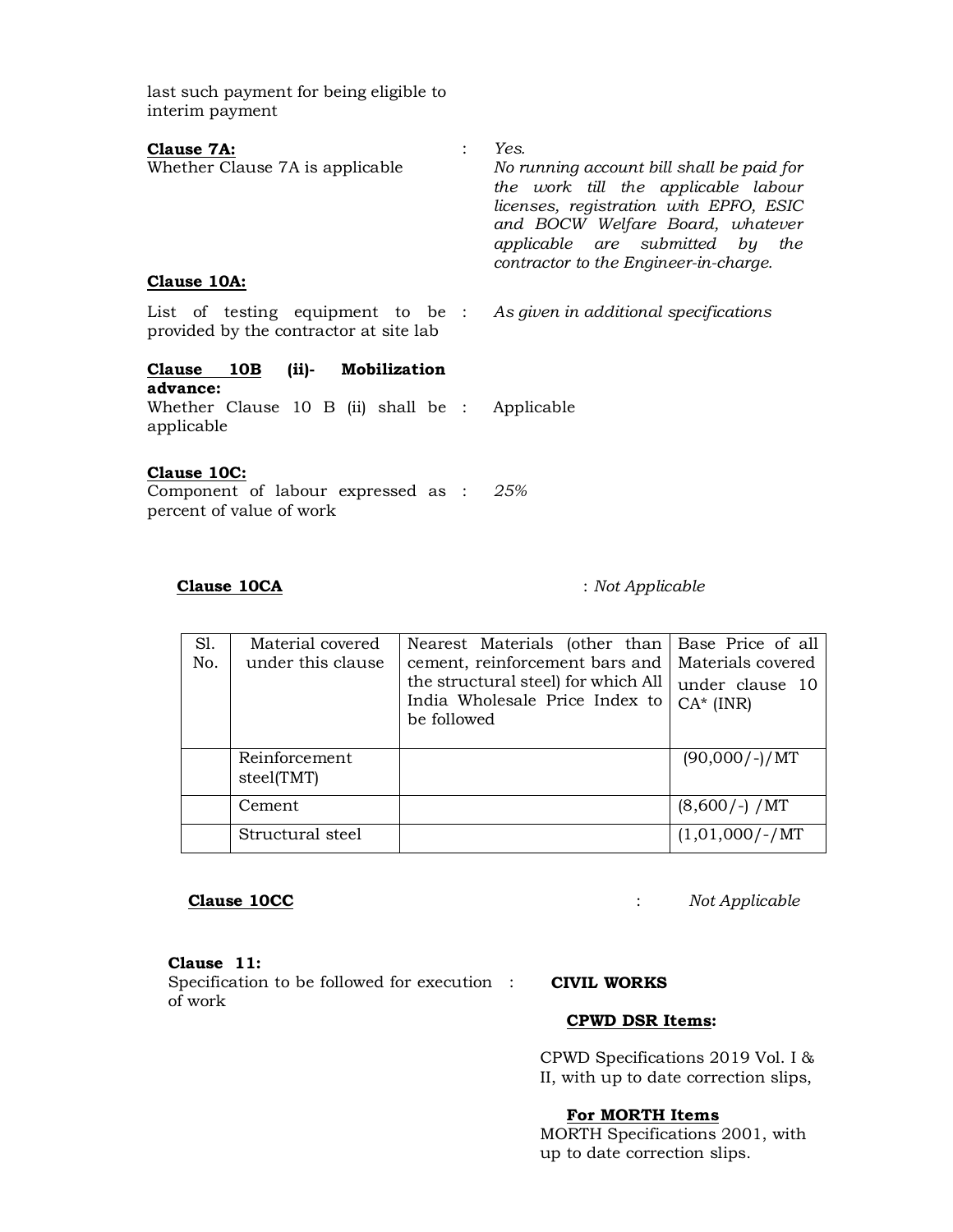#### **For ELECTRICAL WORKS**

#### **i) CPWD DSR Items:**

CPWD General Specifications Part I Internal 2013 Part II External 1994 Part III Lifts & Escalators 2003 Part IV Substations 2013 Part V Wet Riser Sprinkler System 2006 Part VI Heating, Ventilation & Air Conditioning Works 2017 Part VII DG Sets 2013 Part VIII: Gas based fire extinguisher systems 2013 all with up to date Corrections Slips.

#### **For all Market Rate Items:**

Particular Specifications

#### **Clause 12:**

**12.2 & 12.3:** Deviation limit beyond which Clause 12.2 & 12.3 shall apply for : building work

**12.5** : Deviation Limit beyond which clauses 12.2 & 12.3 shall apply for foundation work

#### **Clause 14:**

Whether Clause 14 is applicable

#### **Clause 16**

Competent Authority for deciding reduced rates.

#### **Clause 18:**

List of mandatory machinery, tools & plants to be deployed by the contractor at site

#### **Clause 25:**

(i) Constitution of Dispute Redressal Committee (DRC) (DRC shall constitute one Chairman and two members) Competent Authority to appoint (ii) Place of arbitration : *Hyderabad* 

- : *100% (as per CPWD circular No. DG/SOP/16 Dt: 15.02.2021)*
- : *100% (One hundred per cent)*
- : *Yes.*
- : *Superintending Engineer, IIT Hyderabad up to 5% of tendered amount, beyond which, Director, IITH.*
- : *As required for the work.*

- : Director, IITH
-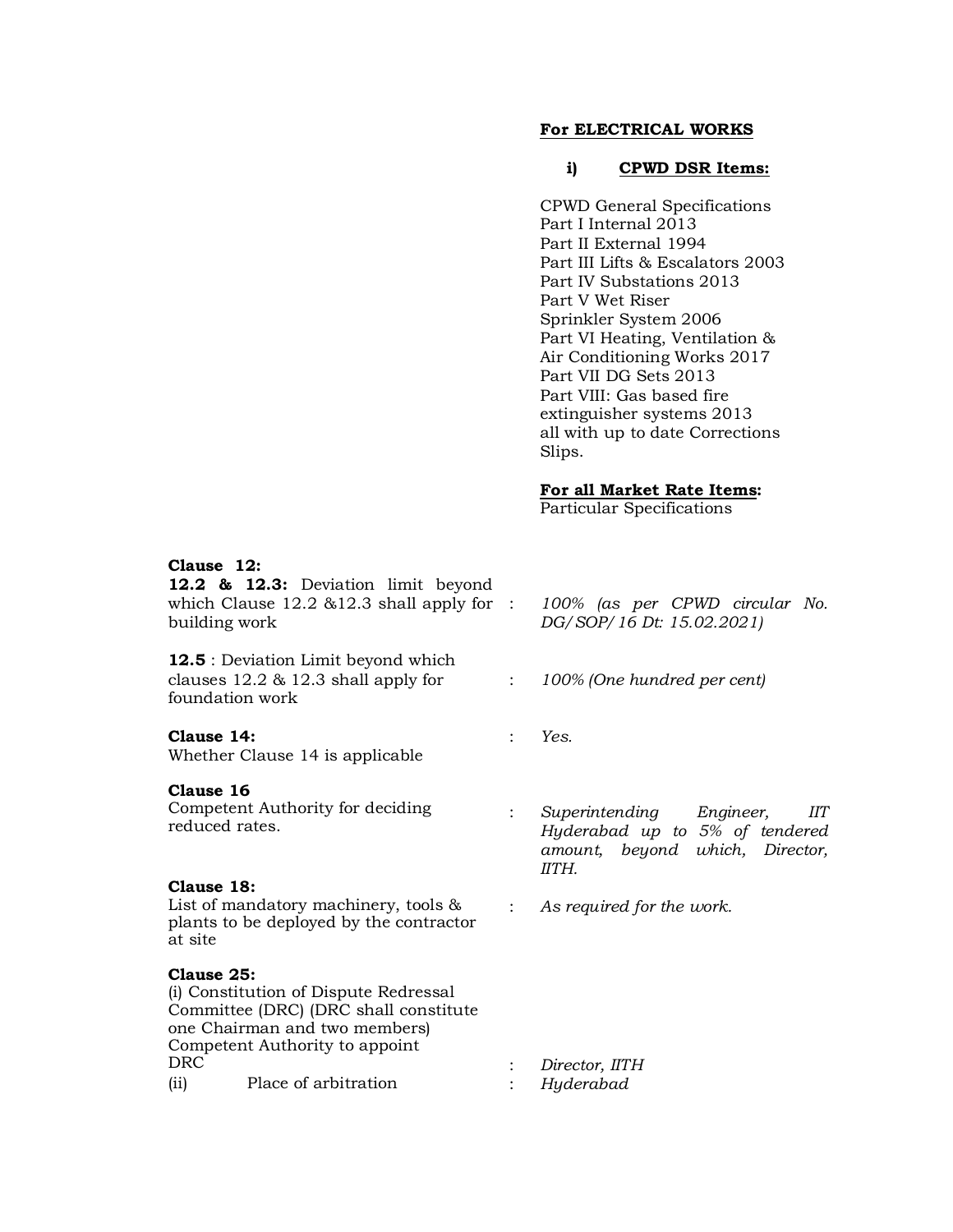#### **Clause 32:**

#### **Requirement of Technical Representative(s) and Recovery Rate**

| S1.<br>No      | Minimum<br>Qualification<br>оf<br>Technical<br>Representati<br>ve | Discipline                    | Designation<br>(Technical<br>Representative)             | Minimu<br>m<br><b>Experie</b><br>nce<br>(years) | <b>Number</b> | Rate<br>at<br>recovery<br>the<br>contractor in the<br>provision of Clause<br>36(i) | which<br>shall be made from<br>event of not fulfilling<br>(INR) / Month / Each |
|----------------|-------------------------------------------------------------------|-------------------------------|----------------------------------------------------------|-------------------------------------------------|---------------|------------------------------------------------------------------------------------|--------------------------------------------------------------------------------|
|                |                                                                   |                               |                                                          |                                                 |               | <b>Figures</b>                                                                     | Words                                                                          |
| 1              | Engineering<br>Graduate                                           | Civil/<br>Electrical          | Sr. Technical<br>Representative                          | 10                                              | 1             | $50,000/-$                                                                         | Rupees<br>Fifty<br>Thousand<br>Only                                            |
| $\overline{2}$ | Diploma<br>Engineer                                               | Civil/<br>Electrical          | Technical<br>Representative<br>(Construction<br>Manager) | 5                                               | NIL           | $30,000/-$                                                                         | Rupees<br>Thirty<br>Thousand<br>Only                                           |
| 3              | Diploma<br>Engineer                                               | Electrical/<br>Mechanic<br>al | Technical<br>Representative<br>(Construction<br>Manager) | 5                                               | <b>NIL</b>    | $30,000/-$                                                                         | Rupees<br>Thirty<br>Thousand<br>Only                                           |

Note: Assistant Engineers retired from government services that are holding diploma will be treated at par with graduate engineers.

#### **Clause 38**

(i): Schedule/statement for determining theoretical quantity of cement & bitumen on the basis of Delhi Schedule of Rates

*: DSR – 2021 for Civil and Electrical published by CPWD* 

| (ii): Variations permissible on<br>theoretical quantities: |               |
|------------------------------------------------------------|---------------|
| (a) Cement                                                 | 2% plus/minus |

(b) Bitumen All Works *2.5% plus only & nil on minus* 

- *side.*
- (c) Steel Reinforcement and structural steel sections for each diameter, section and category **:**<br>section and category **:** 2% plus/minus
- (d) All other materials Nil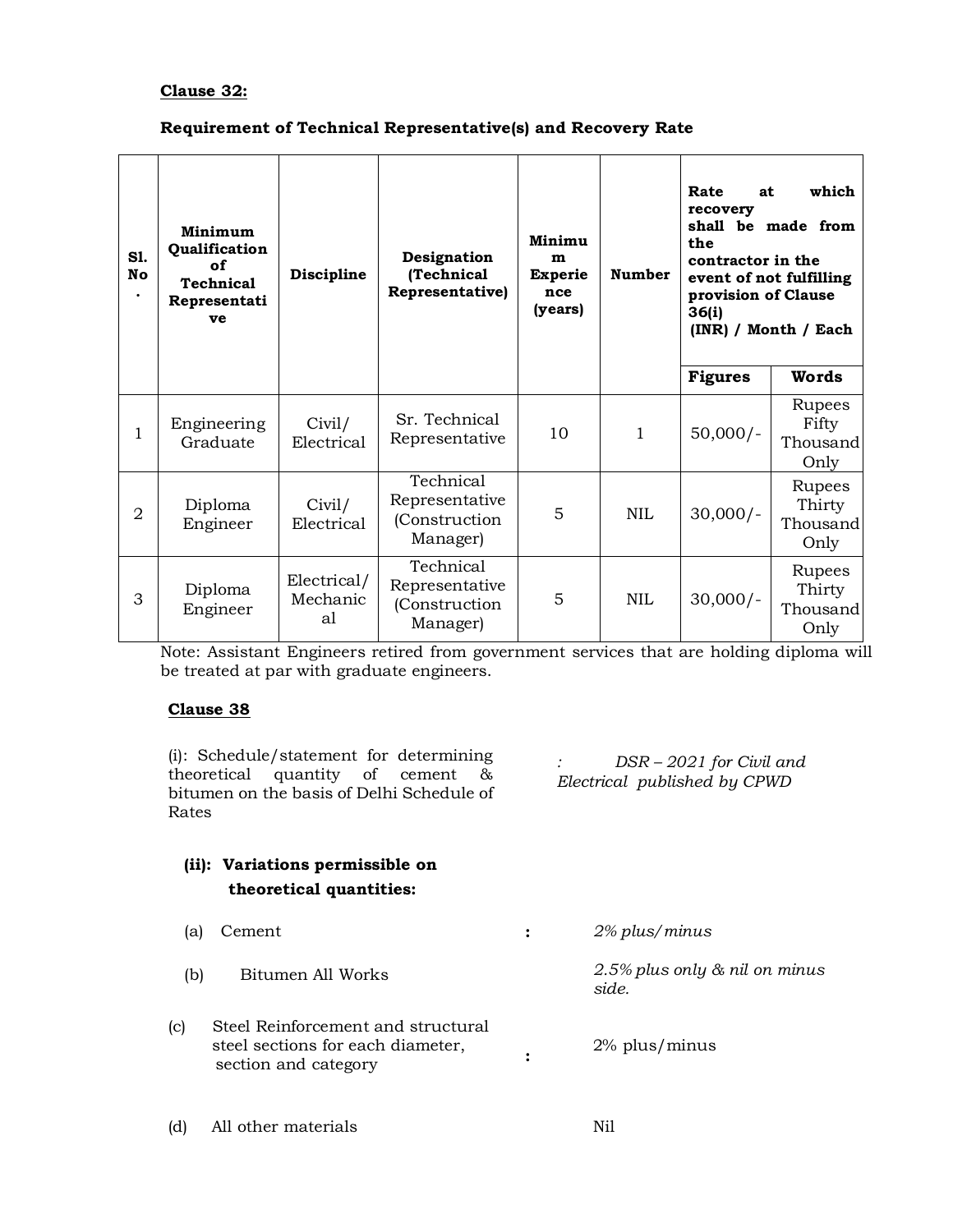#### **RECOVERY RATES FOR QUANTITIES BEYOND PERMISSIBLE VARIATION**

|            |                            | Rates in figures and words at which<br>recovery shall be made from the<br>Contractor |                                          |  |
|------------|----------------------------|--------------------------------------------------------------------------------------|------------------------------------------|--|
| SI.<br>No. | <b>Description of Item</b> | Excess beyond<br>permissible<br>variation                                            | Less use beyond<br>permissible variation |  |
| 1.         | Cement                     | Nil                                                                                  | $8,600+10\%$ per MT                      |  |
| 2.         | Steel Reinforcement        | Nil                                                                                  | $90,000+10\%$ per MT                     |  |
| 3.         | Structural Steel Sections  | Nil.                                                                                 | $1,01,000+10%$ per MT                    |  |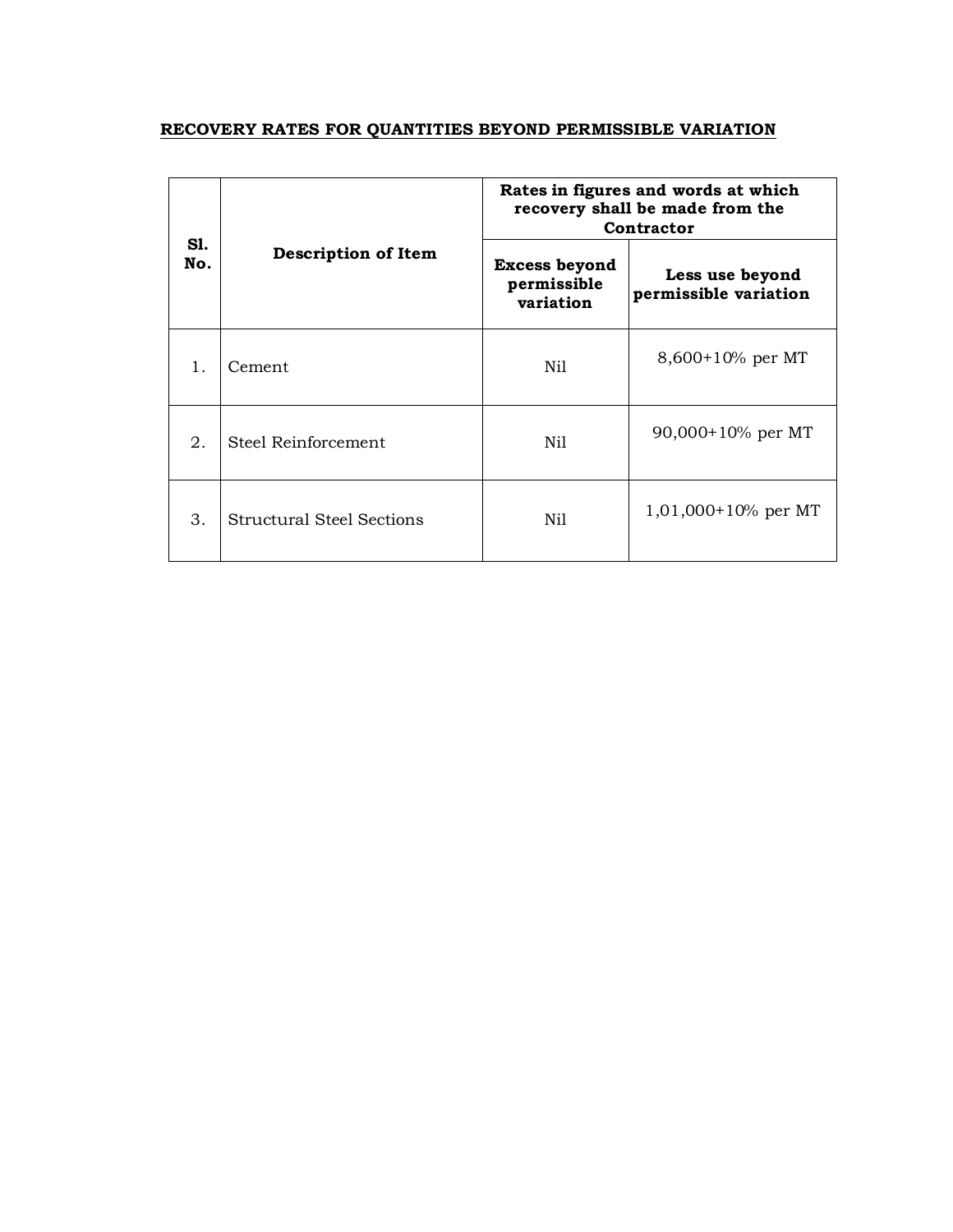#### **Special Conditions of Contract**

#### **SPECIAL CONDITIONS:**

- 1. Before tendering, the contractor shall inspect the site of work and shall fully acquaint himself about the conditions prevailing at site, availability of materials, availability of land and suitable location for construction of godowns, stores and camp, transport facilities, the extent of lead and lifts involved in the work (over the entire duration of contract) including local conditions, as required for satisfactory execution of the work and nothing extra whatsoever shall be paid on this account.
- 2. The contractor shall at his own expense and risk arrange land for accommodation of labour, setting up of office, the storage of materials, erection of temporary workshops, and construction of approach roads to the site of the work including land required for carrying out of all jobs connected with the completion of the work. In any case. IIT Hyderabad(Institute) shall not permit setting up of labour camps within its premises. If during construction it becomes necessary to remove or shift the stored materials shed workshop, access roads, etc. to facilitate execution of any other work by any other agency, the contractor shall do as directed by the Engineer-incharge and no claim whatsoever, shall be entertained on this account.
- 3. It shall be deemed that the contractor shall have satisfied himself as to the nature and location of the work, transport facilities, availability of land for setting up of camp etc. The department will bear no responsibility for lack of such knowledge and the consequences thereof.
- 4. The contractor shall have to make approaches to the site, if so required and keep them in good condition for transportation of labour and materials as well as inspection of works by the Engineer-in-charge. Nothing extra shall be paid on this account.
- 5. The contractor shall be responsible for the true and proper setting out of the work in coordination with the Engineer-in-charge or his authorized representatives and for the correctness of the positions, levels, dimensions and alignments of all parts of the structure and for the provisions of all necessary instruments appliances and labour in connection therewith. If at any time, during the progress of work, any error appears or arises in the position, levels, dimensions or alignment of any part of the work, the contractor on being asked to do so by the Engineer-in-charge, shall rectify such error to the entire satisfaction of Engineer-in-charge. The checking by the Engineer-in-charge or his authorized representative shall not relieve the contractor of his responsibility for the correctness of any setting out of any line or level. The contractor shall carefully protect and preserve all bench marks pegs and pillars provided for the setting out of works.
- 6. All setting out activities concerning establishment of benchmarks, theodolite stations centre line pillars etc. including all materials, tools, plants, equipment, theodolite and all other instruments, labour etc. required for performing all the functions necessary and ancillary thereto at the commencement of the work, during the progress of the work and till the completion of the work shall be carried out by the contractor and nothing extra shall be paid on this account.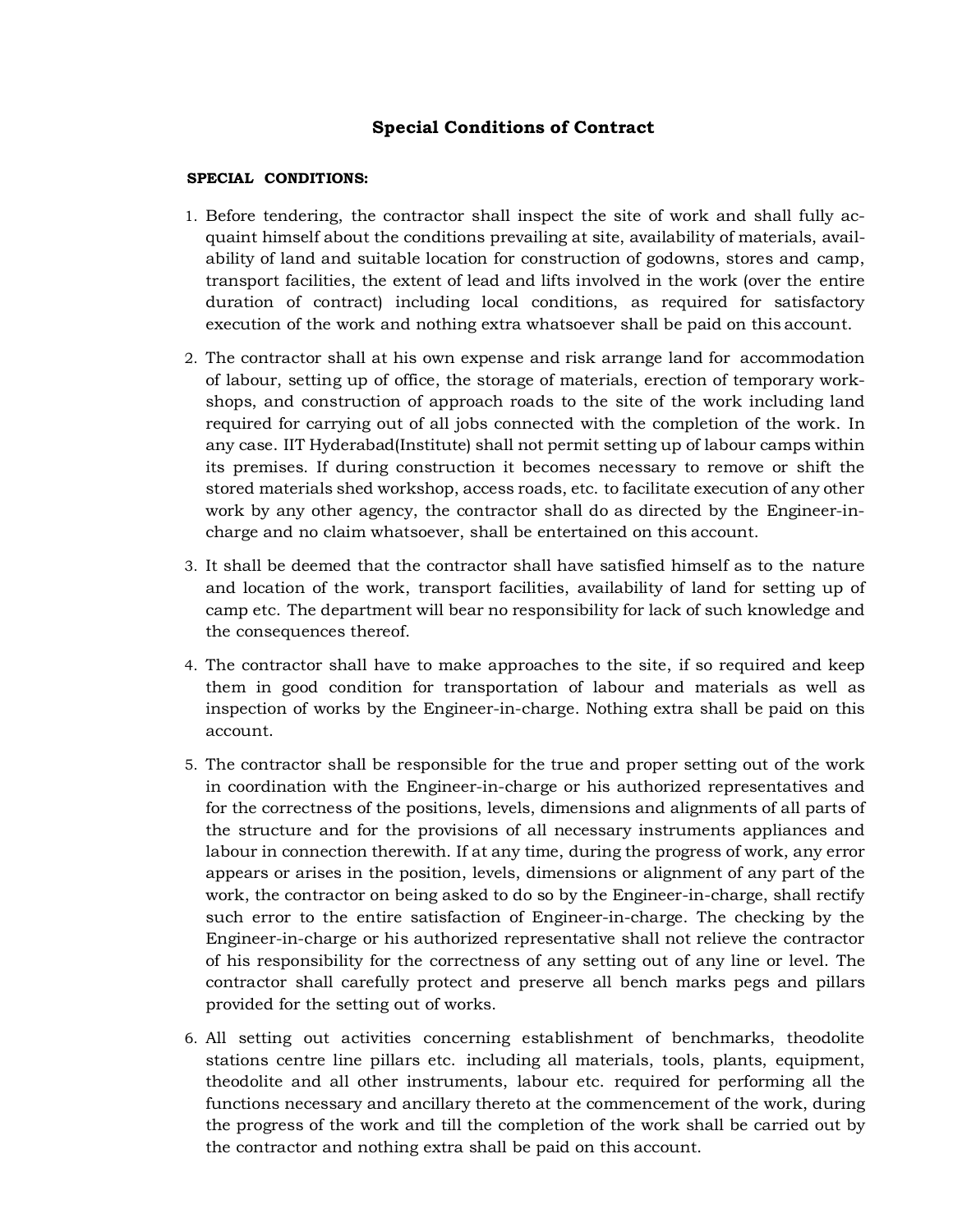- 7. The contractor shall at his own cost submit samples of all materials sufficiently in advance and obtain approval of the Engineer-in-charge. Subsequently, the materials to be used in the actual execution of the work shall strictly conform to the quality of samples approved by the Engineer- in-charge and nothing extra shall be paid on this account. The acceptance of any sample or material on inspection shall not be a bar to its subsequent rejection, if found defective.
- 8. The contractor shall at his cost, make all arrangements and shall provide necessary facilities as the Engineer-in-charge may require for collecting, preparing, packing forwarding and transportation of the required number of samples for tests for analysis at such time and to such places as directed by the Engineer-in-charge, and bear all charges and cost of testing unless specifically provided for otherwise elsewhere in the contract or specifications. The cost of tests shall be borne by the contractor/Institute in the manner indicated below (except for water):

a) By the contractor, if the results show that the material does not conform to relevant specifications and BIS codes or any other relevant code for which conformity test is carried out.

b) By the Institute, if the results show that the material conforms to relevant specifications and BIS codes or any other relevant code for which conformity test is carried out.

- 9. The necessary tests shall be conducted in the laboratory approved by the Engineerin-charge. The samples for carrying out all or any of the tests shall be collected by the Engineer-in-charge or on his behalf by any other officer of the Institute. The contractor or his authorized representative shall associate himself in collection, preparation, packing and forwarding of such samples for the prescribed tests and analysis. In case he or his authorized representative is not present or does not associate him, the results of such tests and consequences thereon shall be binding on the contractor.
- 10. Materials used on work without prior inspection and testing (where testing is necessary) and without approval of Engineer-in-charge are liable to be considered unauthorized, defective and not acceptable. The Engineer-in-charge shall have full powers to require removal of any or all of the materials brought to site by contractor which are not in accordance with the contract, Specifications or do not conform in character or quality to the samples approved by the Engineer-in-charge. In case of default on the part of the contractor in removing rejected materials, the Engineer-in- charge shall be at liberty to have them removed at the risk and cost of the contractor.
- 11. The contractor shall make his own arrangement for the water required for execution of work and get the water tested at his own cost with regard to its suitability for use in the works and get written approval from the Engineer-in-charge before he proceeds with the use of same for execution of work. Nothing extra shall be paid to the contractor on this account.
- 12. The work shall be carried out in such a manner so as not to interfere/or effect or disturb other works being executed by other agencies, if any.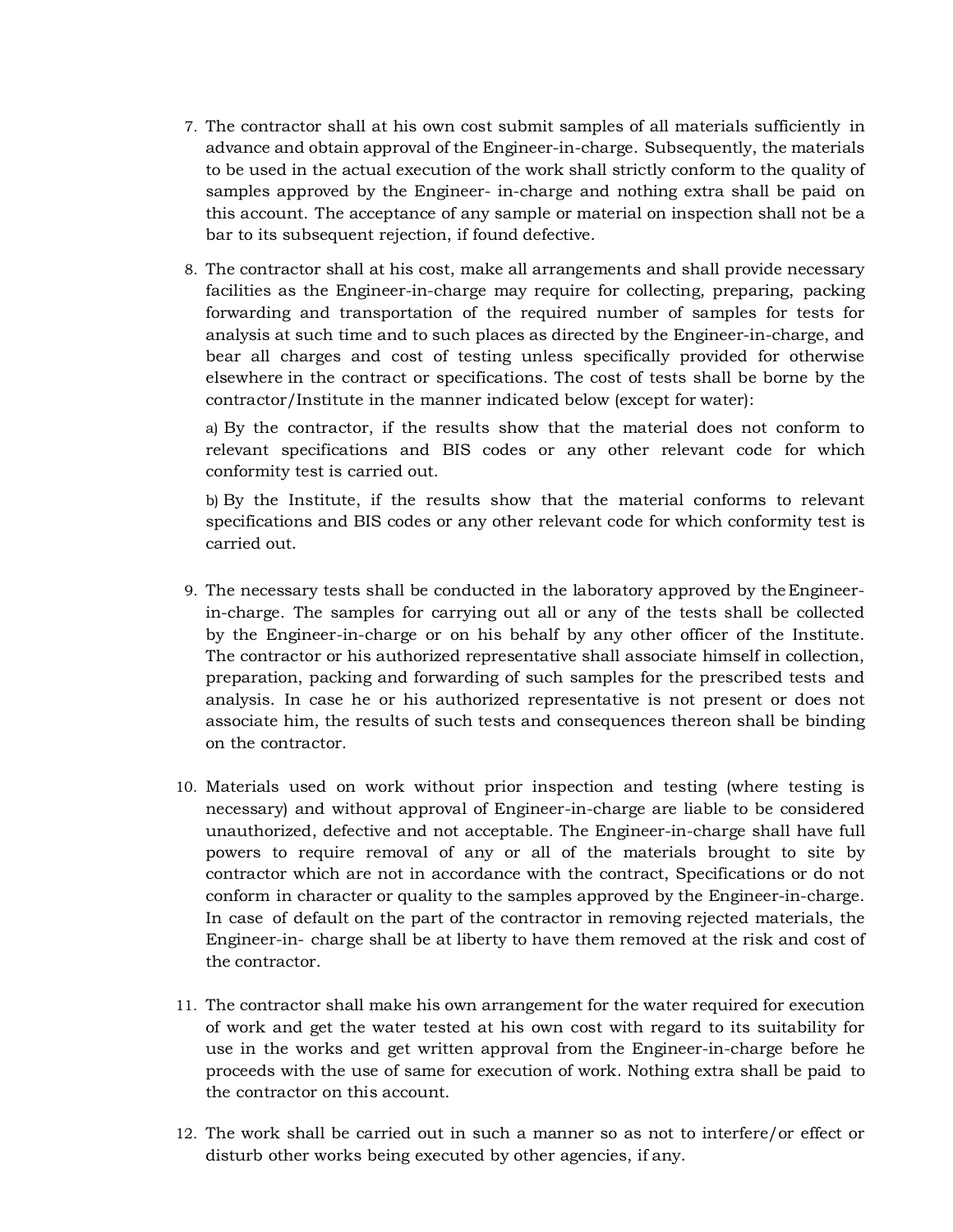- 13. Any damages done by the contractor to any existing work or work being executed by other agencies shall be made good by him at his own cost.
- 14. The work shall be carried out in the manner complying in all respects with the requirement of relevant rules and regulations of the local bodies under the jurisdiction of which the work is to be executed and nothing extra shall be paid on this account.
- 15. For completing the work in time, the contractor might be required to work in two or more shifts and no claims whatsoever shall be entertained on this account, notwithstanding the Fact that the contractor will have to pay to the labourers and other staff engaged directly or indirectly on the work according to the provisions of the labour regulations and the agreement entered upon and/or extra amount for any other reasons,
- 16. The contractor will have to make his own 'arrangement for obtaining electric connection from the state electricity board and make necessary payments directly to the department concerned and/or install generators at the site of work, if required and nothing extra whatsoever will be payable on this account.
- 17. The drawings for the work attached in the document relating to this contract and all other drawings that will be issued by the Engineer-in-charge during the execution of work shall at all times be properly correlated before executing any work and no claim whatsoever shall be entertained on this account.
- 18. The contractor shall maintain in good condition all work executed till the completion of the entire work entrusted to the contractor under this contract and nothing extra shall be paid on this account.
- 19. No payment will be made to the contractor for damage caused by rain, floods and other natural calamities whatsoever during the execution of the works and any damage to the work on this account shall have to be made good by the contractor at his own cost and nothing whatsoever' shall be paid on this account.
- 20. The item rates or percentage rates for all items of work, unless clearly specified otherwise, shall include the cost of all labour materials, de-watering and other inputs involved in the execution of the items.
- 21. Unless otherwise provided in the schedule of quantities or CPWD Specifications the percentage rates tendered by the contractor shall be all-inclusive and shall apply to all heights, depths, leads and lifts.
- 22. No claim whatsoever for idle labour, additional establishments, costs of hire and labour charges for tools and plants etc. would be entertained under any circumstances.
- 23. For the safety of all labour directly or indirectly employed in the work for the performance of the contractor's part of this agreement, the contractors shall, in addition to the provisions of Safety code and directions of the Engineer-in-charge make all arrangements to provide facility as per the provisions of Indian Standard Specifications (Codes) listed below and nothing extra shall be paid on this account.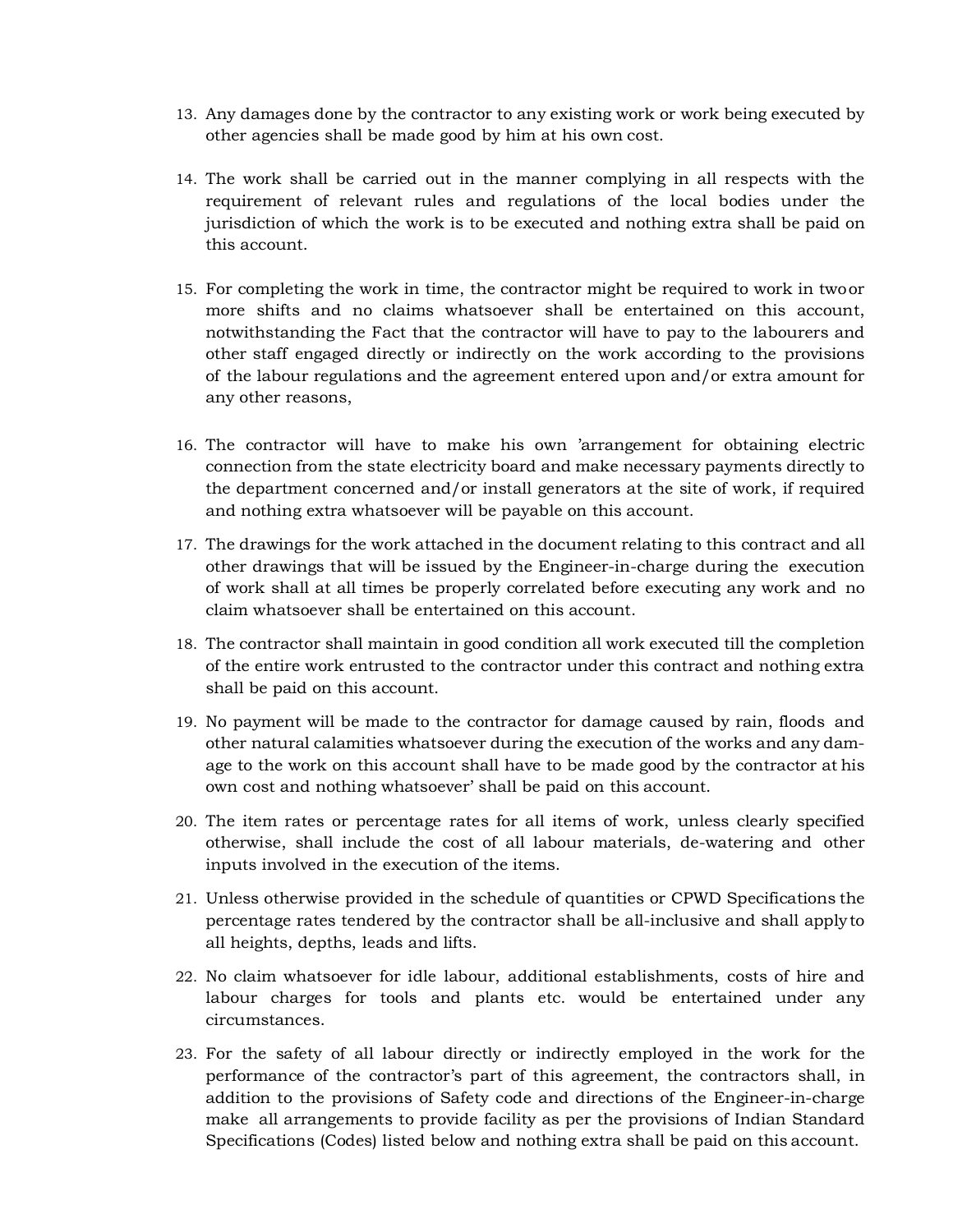- (a) IS 3696 Part I Safety Code for scaffolds and ladders
- (b) IS 3696 Part II Safety Code for scaffolds and ladders Part II ladders
- (c) IS 764 Safety Code for excavation work
- (d) IS 4081 Safety Code for Blasting and Drilling operations,
- (e) IS4138 Safety Code for working in compressed air.
- (f) IS 7293 Safety Code for working with construction machinery
- (g) IS 7969 Safety Code for storage and handling of building materials
- (h) IS 5216:1982 code of safety procedures and practices in electrical works
- 24. The contractor shall take all precautions to avoid all accidents by exhibiting necessary caution boards and by providing red flags, red lights and barriers. The con- tractor shall be responsible for any accident at the site of work and consequences thereof.
- 25. In case of Specifications the following hierarchy will be followed:
	- (1) Nomenclature of the item.

(2) Additional Specifications, particular Specifications, special / additional conditions if any as defined in the contract documents.

- (3) Drawings
- (4) CPWD Specifications,
- (5) BIS Specifications (Latest version) if CPWD Specifications not available.
- (6) Manufacturers Specifications if BIS Specifications not available.
- (7) Sound Engineering Practices Standard Textbooks.
- (8) If none of the above is available decision of Engineer-in-Charge will be final.
- 26. All Stone aggregates, sand, stone dust, etc shall be obtained only from the quarry or other source approved by the Engineer in charge before they are actually procured and used in the work. The percentage rate for the items mentioned in the schedule of quantities includes all charges and nothing-extra payable on any account.
- 27. Labour Welfare Cess @ 1% shall be deducted at source from the bills of Gross value (which includes the cost of stipulated materials) of the work done and Government shall not entertain any claim whatsoever in this respect in this contract.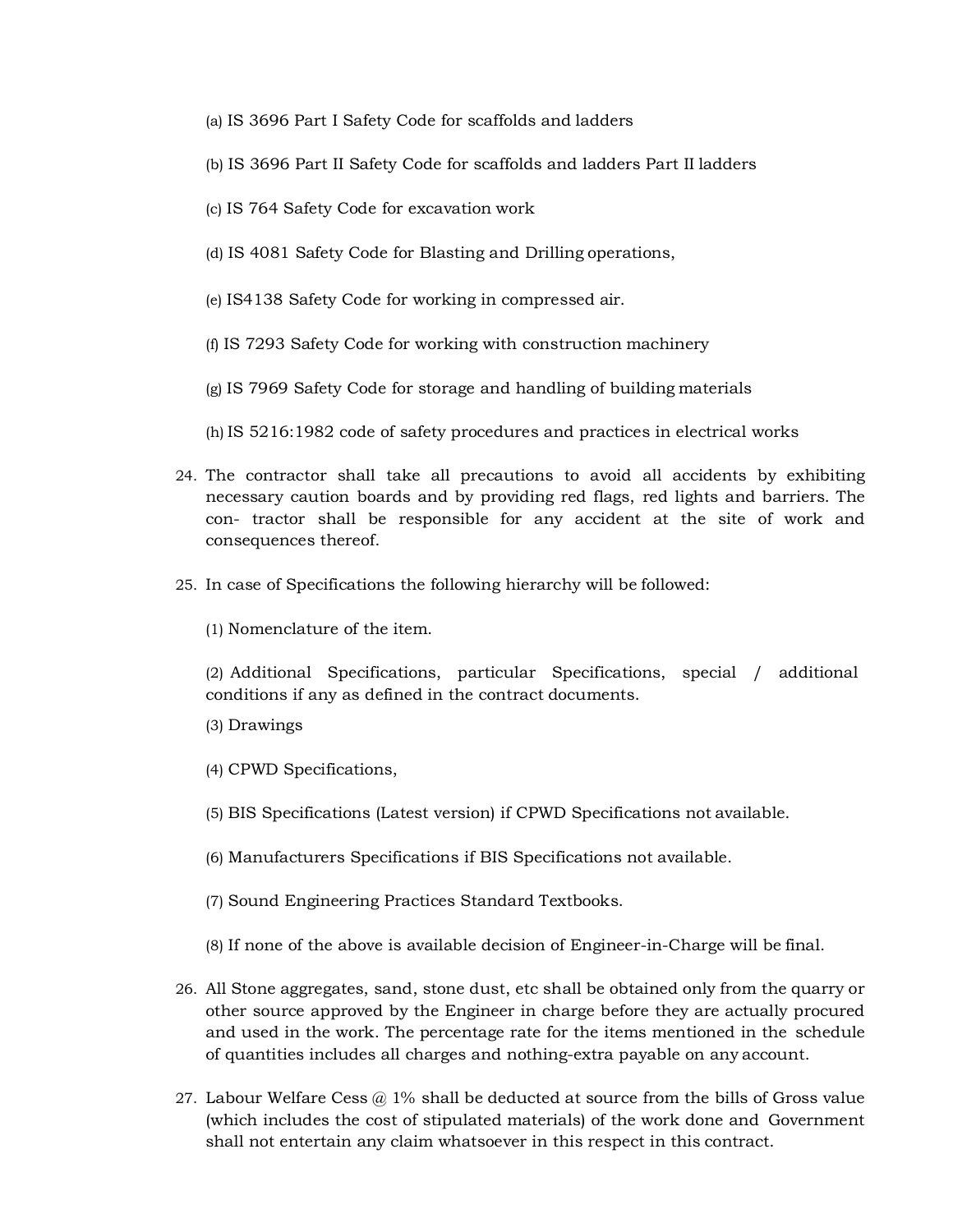- 28. The ESI and EPF Contribution on the part of the employer in respect of the contract shall be paid by the contractor. This contribution on the part of the employer paid by the contractor shall be reimbursed by the Engineer-in- Charge to the contractor on actual basis. The applicable and eligible amount of EPF and ESI shall be reimbursed preferably within 7 days but not later than 30 days of submission of documentary proof of payment provided same are in order.
- 29. No Running Account Bill shall be paid for the work till the applicable labour license, registration with EPFO, ESIC and BOCW Welfare Board, whatever applicable are submitted by the contractor to the Engineer-in-charge.
- 30. The contractor shall obtain a valid licence under the contract labour (R A) Act, 1970 and the contract labour (Regulation and Abolition) Central Rules, 1971 before the commencement of the work, and continue to have a valid licence until the completion of the work. The contractor shall also comply with provision of the Inter-state Migrant Women (Regulation of Employment and conditions of service) Act 1979.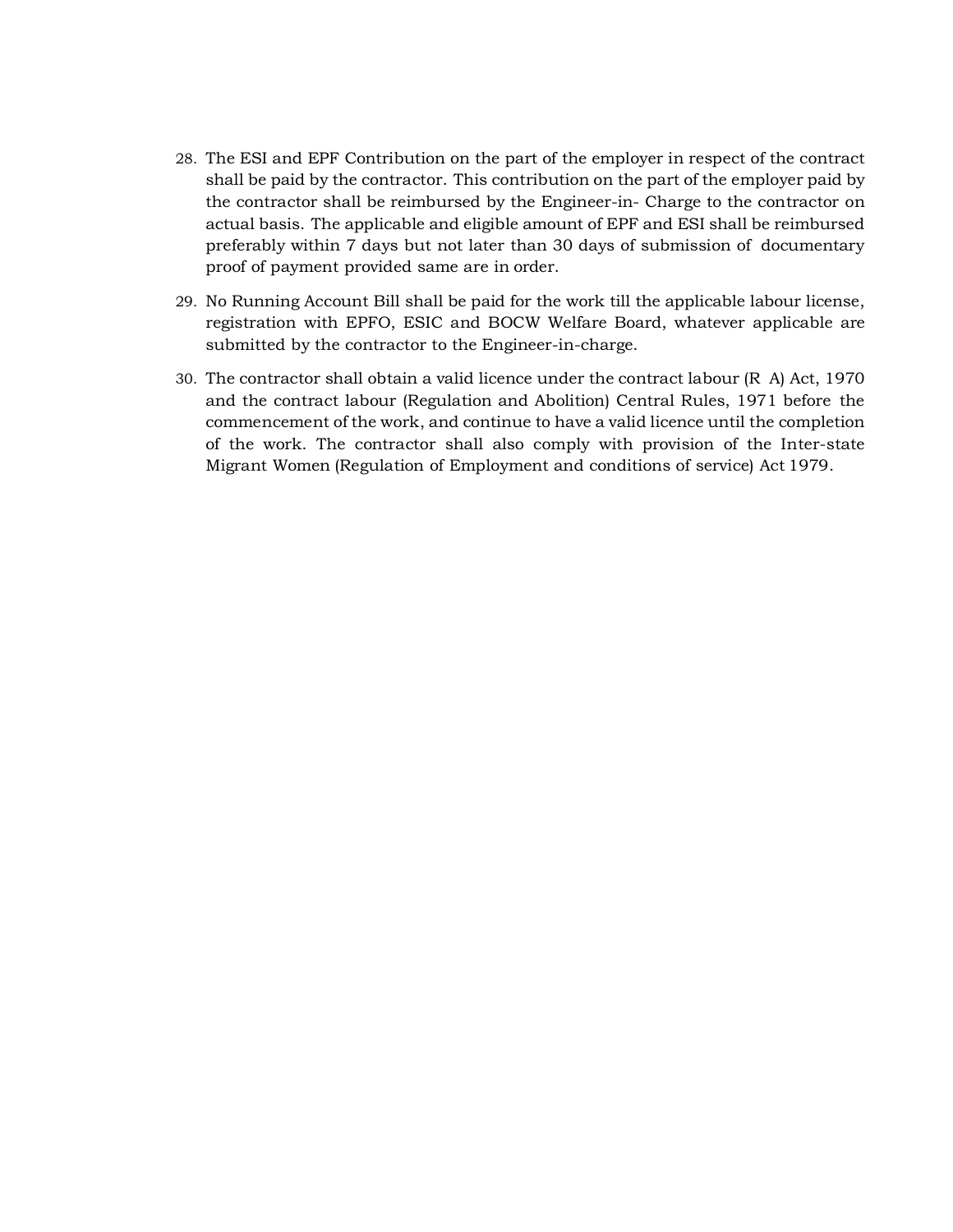#### **Additional Conditions of Contract**

#### **Additional Conditions:**

- 1. The contractor shall make his own arrangements for obtaining electric connections if required and make necessary payments directly to the department concerned.
- 2. Other agencies doing works related with this project will also simultaneously execute the works and the contractor shall afford necessary facilities for the same. The contractor shall leave such necessary holes, openings etc. for laying/burying in the work of pipes, cables, conduits, clamps, boxes and hooks for fan clamps etc. as may be required for other agencies. Conduits for electrical wiring/cables will be laid in a way that they leave enough space for concreting and do not adversely affect the structural members. Nothing extra over the agreement rates shall be paid for the same.
- 3. Some restrictions may be imposed by the Institutes security staff etc., on the working and for movement of labour, materials etc. The contractor shall be bound to follow all such restrictions/instructions and nothing extra shall be payable on this account.
- 4. The building work will be carried out in the manner complying in all respects with the requirements of relevant byelaws of the local body under the jurisdiction of which the work is to be executed or as directed by the Engineer-in-Charge and nothing extra will be paid on this account.
- 5. The work of water supply, Internal Sanitary Installations and drainage work etc., shall be carried out as per local Municipal Corporation or such local body byelaws and the contractor shall produce necessary completion certificate from such authorities after completion of the work.
- 6. Water tanks, taps sanitary, water supply and drainage pipes, fittings and accessories should conform to byelaws and specifications of the Municipal Body/Corporation where CPWD specifications are not available. The contractor should engage licenced plumbers for the work and get the materials (fixtures/fittings) tested by the Municipal Body/Corporation authorities wherever required at his own cost.
- 7. The contractor shall comply with proper and legal orders and directions of the local or public authority or municipality and abide by their rules and regulations and pay all fees and charge, which he may be liable.
- 8. The contractor shall give a performance test of the entire installation(s) as per standard Specifications before the work is finally accepted and nothing extra whatsoever shall be payable to the contractor for the test.
- 9. Any cement slurry added over base surface (or) for continuation of concreting for better bond is deemed to have been in built in the items and nothing extra shall be payable (or) extra cement considered in consumption on this account.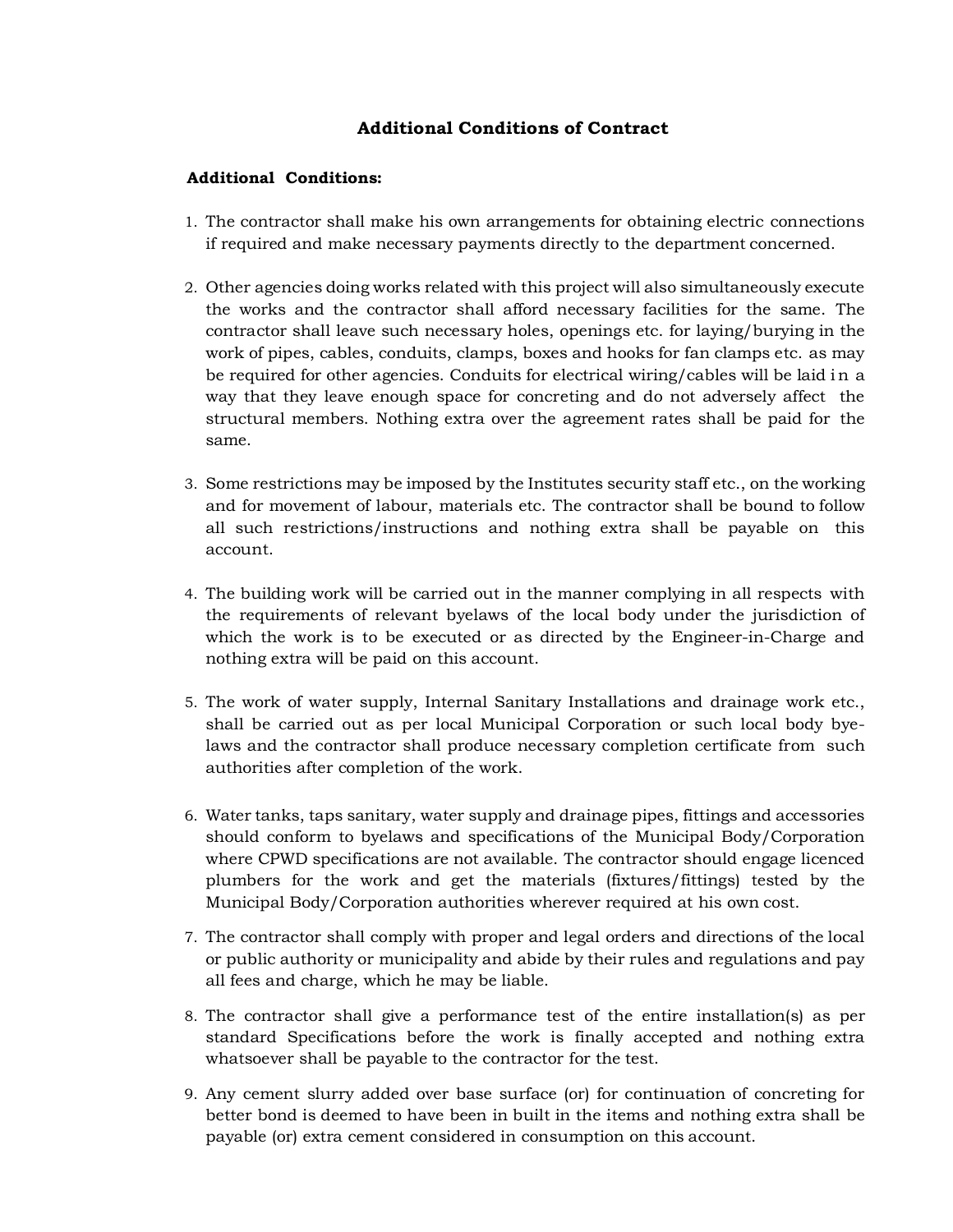#### 10. **Applicable for Works Costing more than Rs 25 Lakh**

The Contractor shall furnish his proposed methodology and programme of construction in comprehensive manner of executing and completing the work within the stipulated period and also for achieving the milestones simultaneously with in the specified periods in schedule F within 7 days of award of tender. The programme shall consist of the various components for each part of the work stipulated to be completed and a bar chart may be appended in this connection.

- 11. The contractor shall take instructions from the Engineer-in-Charge for stacking of materials in any place. No excavated earth or building material shall be stacked on areas where other buildings, roads, services compound walls are to be constructed.
- 12. As a policy of the Institute, huts for labour are not permitted at the site of work by the contractors. The contractors are required to provide such accommodation outside the premises of the Institute and nothing extra shall be paid on this account.
- 13. Royalty at the prevalent rates shall have to be paid by the contractor on all the boulders, metals, shingle sand and bajri etc., collected by him for the execution of the work direct to the Revenue authority or authorized agent of the State Government concerned or Central Government.
- 14. The Percentage Rate for Centering shuttering includes cost of centering the rate of RCC works include cost of concreting in sloped roof/ chajjas / beams and no extra rate shall be payable on any account. Single stone slab only should be used in treads and risers of staircase steps etc. Payment shall be made in respect of items. No extra rate shall be payable on this account.
- 15. The Contractor should construct proper mortar bands of lean mix with adequate depth smaller size over the curved roof for flooding with water proper curing. In case of Arches, wet gunny bags shall be used for a period of two weeks.
- 16. Samples of all materials like UPVC Pipes, fittings, tiles etc., shall be got approved in advance before placing order for them. Similarly, samples of all works shall be prepared in advance and got approved from the Engineer-in-Charge before taking up the work
- 17. The contractor shall procure all the materials in advance so that there is sufficient time for testing and approving the material and clearance of the same before use in work.
- 18. The Percentage rate for skirting, dados includes cost of chasing of Brick walls to the required thickness wherever required in order to accommodate required thickness of base cement mortar and nothing extra is payable.
- 19. The Percentage rate for the different flooring items under flooring sub head, includes the cost of extra cement mortar required to be laid for making the finished floor level at par with the kota stone flooring at all floors and at all levels, and nothing extra shall be payable on any account.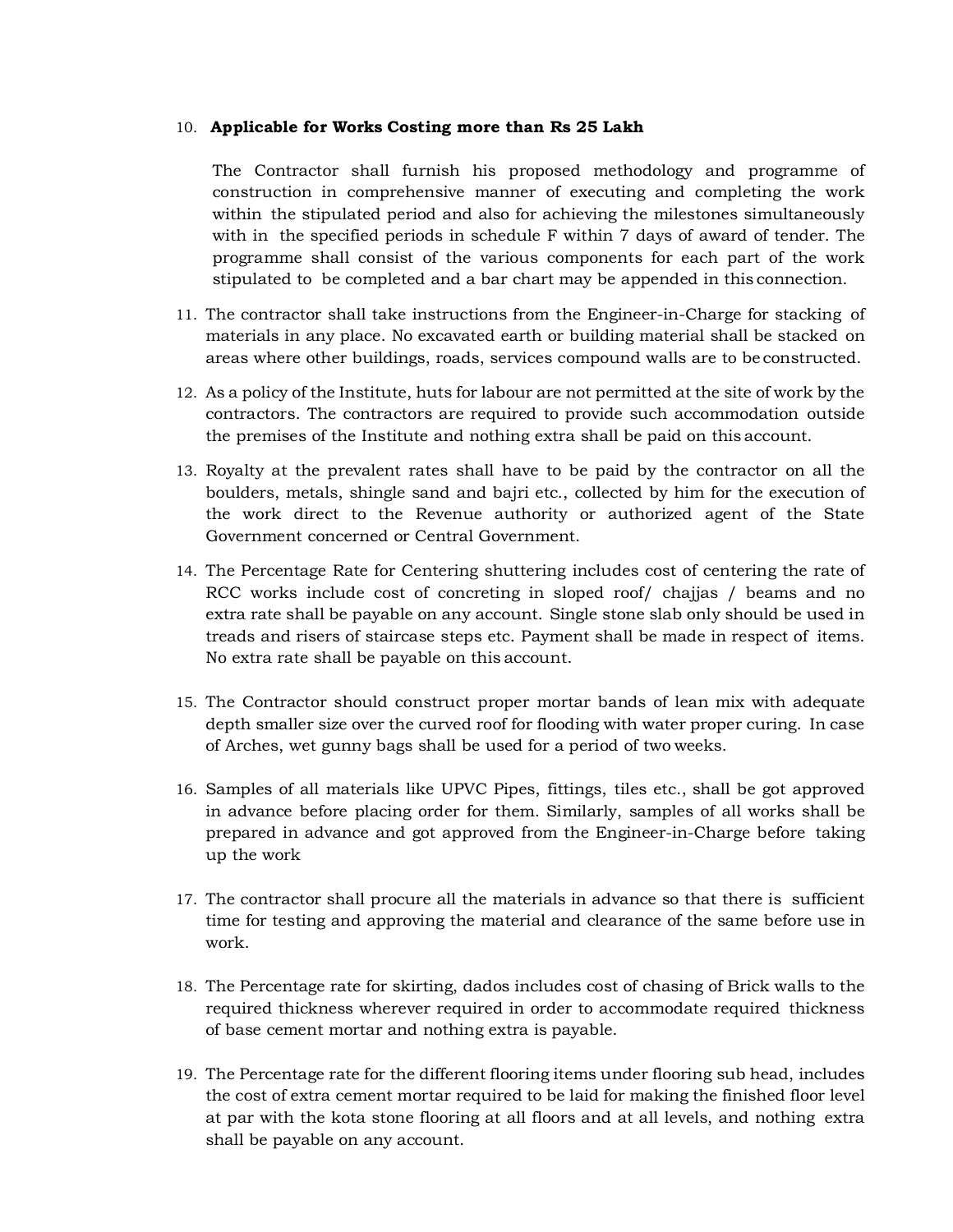- 20. No payment shall be made for preparing the existing surface like flooring, masonry etc. for hacking, cleaning to receive new work.
- 21. No payment shall be made for extra for scaffolding required for external works at all levels.
- 22. Applicable for Works costing more than Rs 50 Lakh

#### 23. **Reports to be submitted by Contractor**

- (i) The contractor shall submit monthly progress report of the work in a computerized form. The progress report shall contain the following, apart from whatever else may be required as specified: i) Project information, giving the broad features of the contract.
- (ii) Introduction, giving a brief scope of the work under the contract, and the broad structural or other details.
- (iii) Construction schedule of the various components of the work through a bar chart for the next 2 quarters (or as may be specified), showing the milestones, targeted tasks and up to date progress.
- (iv) Progress chart of the various components of that are planned and achieved, for the month as well as cumulative up to the month, with reasons for deviations, if any, in a tabular format.
- (v) Plant and machinery statement, indicating those deployed in the work, and their working along with their designations.
- (vi) Manpower statement, indicating individually the names of all the staff deployed in the work, along with their designations.
- (vii) Financial statement, indicating the broad details of all the running account payments received up to date, such as gross value of work done, advances taken, recoveries effected, amounts withheld, net payments, details of cheque payments received, etc.
- (viii) A statement showing the extra and substituted items submitted by the contractor, and the payment received against them, items pending for sanction/decision by the Department, broad details of the bank guarantees, indicating clearly their validity periods, broad details of the insurance policies taken by the con- tractor, if any, the advances received and adjusted from the department, etc.
- (ix) Progress photographs, in colour, of the various items/components of the work done up to date, to indicate visually the actual progress of the work.
- (x) Quality assurance and quality control tests conducted during the month, with the results thereof.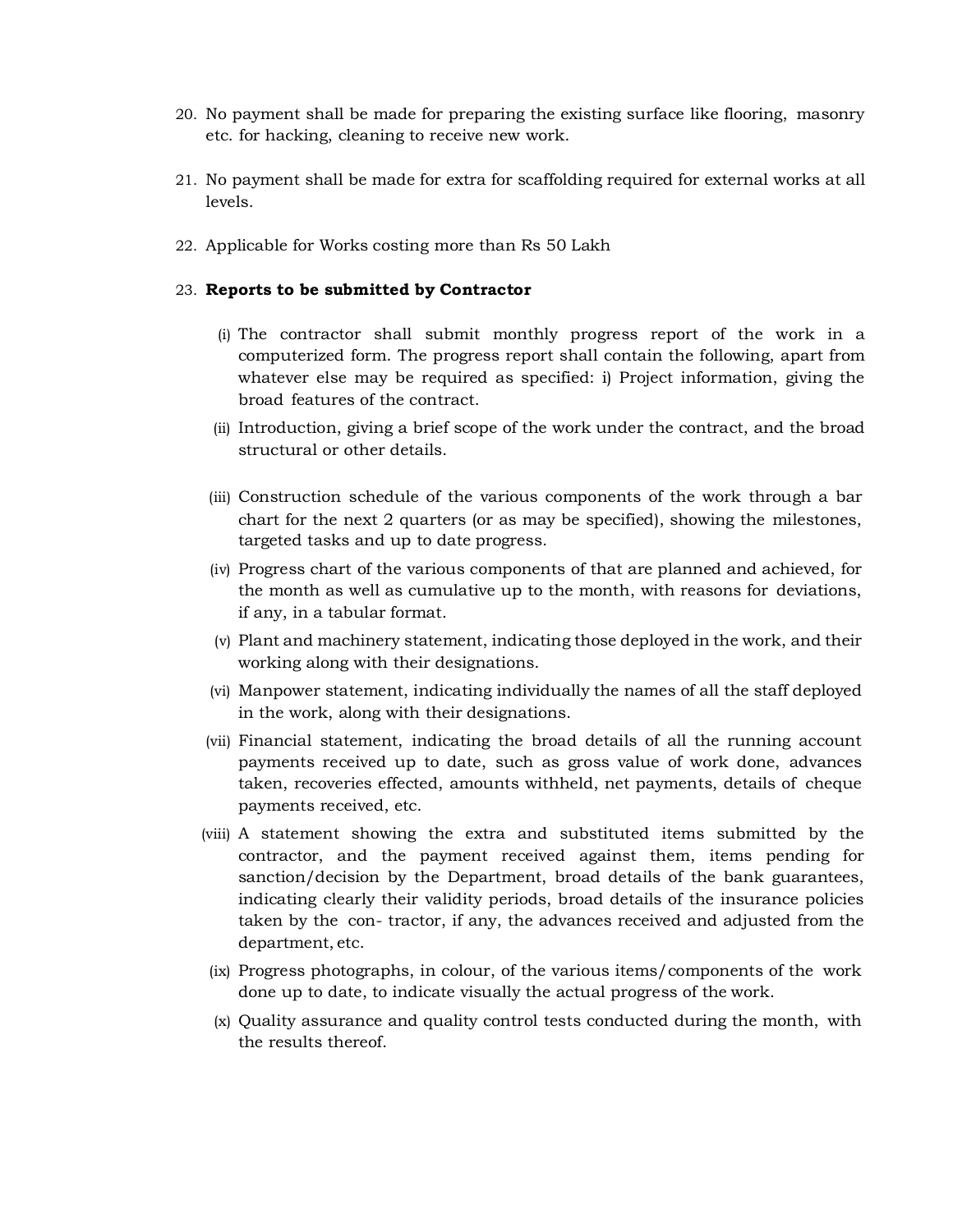#### 24. **PROGRESS REPORT**

The progress report submitted by the contractor has to be checked and certified by the Junior Engineer or Assistant Engineer, and has to be reviewed by the Executive Engineer and the Superintending Engineer, over their dated signatures. **A. Physical.** 

| Item | Name of Quantity as<br>per<br>Agreement | Quantity<br>extended during<br>the month | Total up to date<br>quantity<br>executed | Anticipated<br>balance<br>quantity |
|------|-----------------------------------------|------------------------------------------|------------------------------------------|------------------------------------|
|      |                                         |                                          |                                          |                                    |
|      |                                         |                                          |                                          |                                    |

#### **B. Financial**

| Total<br>Tendered<br>amount | Work<br>during<br>month | the | done   Total amount of   Anticipated<br>work done<br>to Date | up amount<br>balance work |
|-----------------------------|-------------------------|-----|--------------------------------------------------------------|---------------------------|
|                             |                         |     |                                                              |                           |

25. The contractor has to submit the progress report to the Sub division office in quadruplicate by 10th day of every month as per the above proforma along with photographs of the work done during that month. The contractor shall be charged at Rs. 2500/-(Rupees Two thousand five hundred only) in the event of non-receipt of monthly progress report on due date (i.e on 10th day of every month) to the sub division office in the manner prescribed above. In case 10th day happens to be a closed holiday then the progress report will be submitted on the next working day.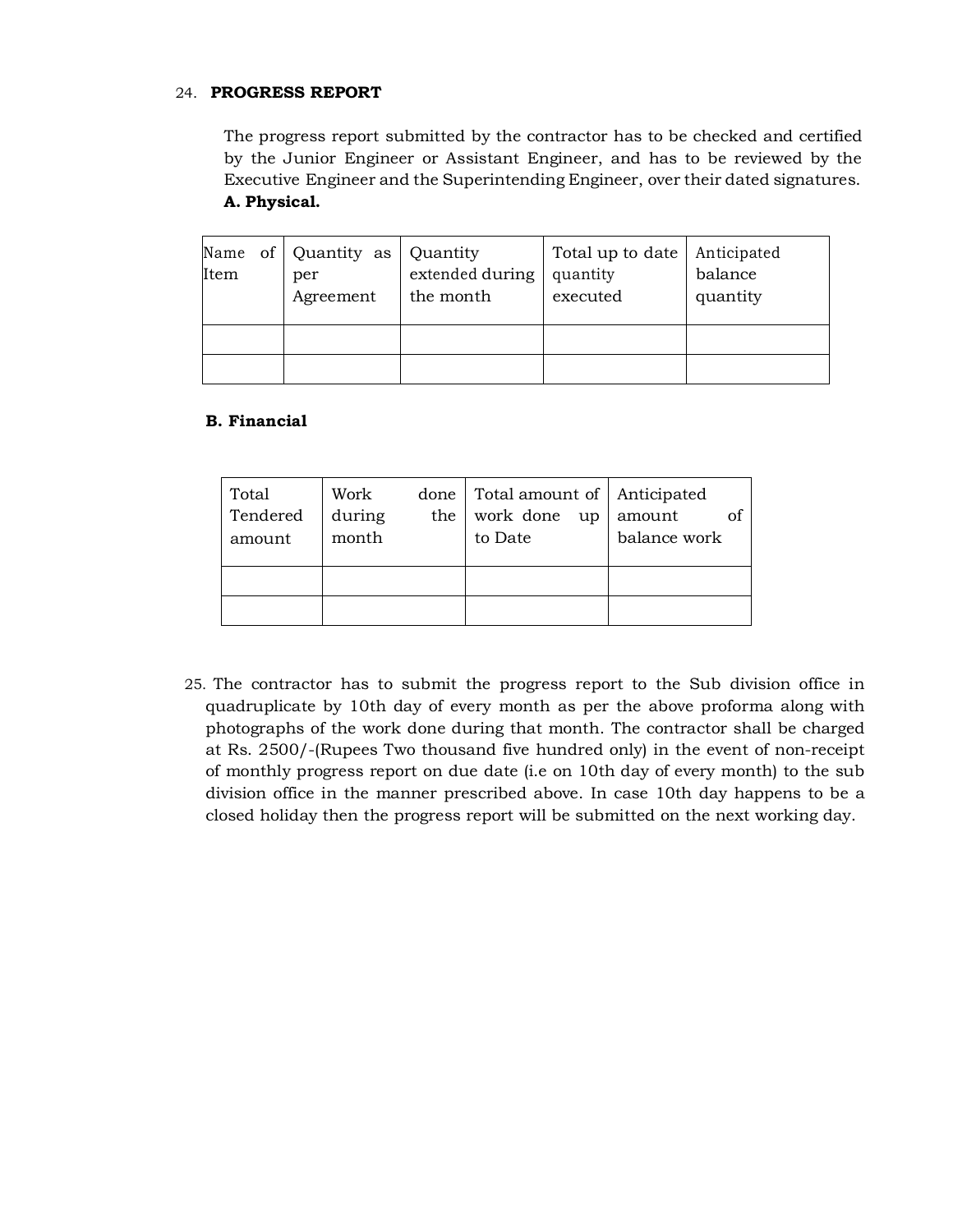#### **Annexure – I**

### **Modification's in Clause 12 of GCC for Construction Works**

#### **The following modifications are made in the GCC for Construction Works.**

| <b>Existing Provision</b>                                                                    | <b>Modified Provision</b>                       |
|----------------------------------------------------------------------------------------------|-------------------------------------------------|
| Clause 12                                                                                    | Clause 12                                       |
| <b>Deviations/Variations Extent and Pricing</b>                                              | <b>Deviations/Variations Extent and Pricing</b> |
| The Engineer-in-Charge shall have power (i)                                                  |                                                 |
| to make alteration in, omissions from,                                                       |                                                 |
| additions to, or substitutions for the                                                       |                                                 |
| original specifications, drawings, designs                                                   |                                                 |
| and instructions that may appear to him to                                                   |                                                 |
| be necessary or advisable during the progress<br>of the work, and (ii) to omit a part of the | <b>No Change</b>                                |
| works in case of non-availability of a                                                       |                                                 |
| portion of the site or for any other reasons                                                 |                                                 |
| and the contractor shall be bound to carry                                                   |                                                 |
| out the works in accordance with any                                                         |                                                 |
| instructions given to him in writing signed                                                  |                                                 |
| by the Engineer-in-Charge and such                                                           |                                                 |
| omissions,<br>additions<br>alterations,<br>or                                                |                                                 |
| substitutions shall form part of the                                                         |                                                 |
| contract as if originally provided therein                                                   |                                                 |
| and any altered, additional or substituted<br>work which the contractor may be directed      |                                                 |
| to do in the manner specified above as part                                                  |                                                 |
| of the works, shall be carried out by the                                                    |                                                 |
| contractor on the same conditions in all                                                     |                                                 |
| respects including price on which he                                                         |                                                 |
| agreed to do the main work except as                                                         |                                                 |
| hereafter provided.                                                                          |                                                 |
| <b>12.1</b> The time for completion of the works                                             |                                                 |
| shall, in the event of any deviations                                                        |                                                 |
| resulting in additional cost over the                                                        |                                                 |
| tendered value sum being ordered, be                                                         |                                                 |
| extended, if requested by the contractor,                                                    |                                                 |
| as follows:                                                                                  | <b>No Change</b>                                |
| (i)<br>In<br>the<br>proportion<br>which<br>the                                               |                                                 |
| additional<br>of the<br>cost<br>altered,<br>additional                                       |                                                 |
| substituted<br><b>or</b><br>work,<br>bears to the original tendered value                    |                                                 |
| plus                                                                                         |                                                 |
| 25% of the time calculated in (i) above<br>(ii)                                              |                                                 |
| or such further additional time as may                                                       |                                                 |
| considered reasonable by the<br>be                                                           |                                                 |
| Engineer-in-Charge.                                                                          |                                                 |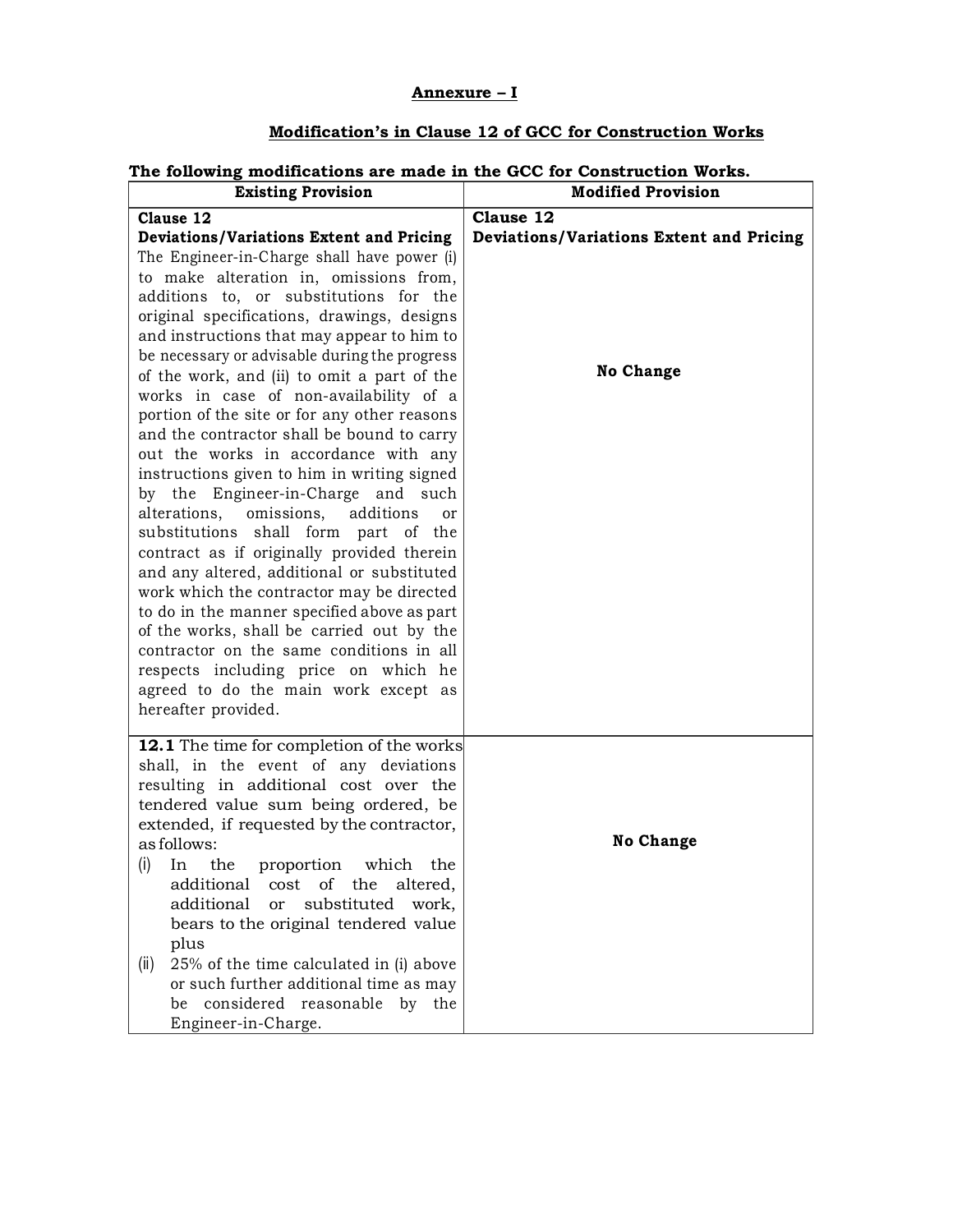| 12.2 Deviation, Extra Items and Pricing                                                 | 12.2 Deviation, Extra Items and Pricing                                                    |
|-----------------------------------------------------------------------------------------|--------------------------------------------------------------------------------------------|
| In the case of extra item(s) (items that are                                            | In the case of extra item(s) (items which are                                              |
| completely new, and are in addition to the                                              | in the contract),<br>not<br>available<br>the                                               |
| items contained in the contract), the                                                   | contractor may within fifteen days of the                                                  |
| contractor may within fifteen days of                                                   | receipt of order or occurrence of the item(s),                                             |
| receipt of order or occurrence of the item(s)                                           | submit claim for market rate(s), supported                                                 |
| submit market rate claim rates, supported                                               | of<br>with<br>proper<br>analysis<br>rate<br>and                                            |
| by proper analysis which shall include                                                  | manufacturer's specification for the work,                                                 |
| invoices.<br>vouchers<br>etc.<br>and                                                    | invoices, vouchers, etc. (as applicable), failing                                          |
| Manufacturer's specification for the work                                               | which the rate(s) approved later by the                                                    |
| failing which the rate approved later by                                                | Engineer-in-Charge shall be final<br>and                                                   |
| the Engineer- in- Charge shall be binding                                               | binding. Where the contractor submits claim                                                |
| and the Engineer-in- Charge shall within<br>prescribed time limit of the receipt of the | for market rate(s) in the manner prescribed<br>above, the Engineer-in-Charge shall, within |
| claims supported by analysis, after                                                     | 45 days of the receipt of the claims, after giving                                         |
| giving consideration to the analysis of                                                 | consideration to the analysis of rates and                                                 |
| the rates submitted by the contractor,                                                  | other<br>documents<br>submitted<br>by<br>the                                               |
| determine the rates on the basis of the                                                 | contractor, determine the rates on the                                                     |
| market rates and the contractor shall be                                                | basis of the market rates and the contractor                                               |
| paid in accordance with the rates so                                                    | shall be paid in accordance with the rates so                                              |
| determined, failing which it will be                                                    | determined.                                                                                |
| deemed to have been approved.                                                           | The rate(s) of extra items so determined                                                   |
|                                                                                         | by the Engineer-in-Charge shall be final                                                   |
|                                                                                         | and binding on the contractor, and shall                                                   |
|                                                                                         | not be arbitrable.                                                                         |
| In the case of substituted items (items                                                 |                                                                                            |
| taken<br>with<br>partial<br>that<br>up<br>are                                           |                                                                                            |
| substitution or in lieu of items of work in                                             |                                                                                            |
| the contract), the rate for the agreement                                               |                                                                                            |
| item (to be substituted) and substituted                                                | <b>Deleted</b>                                                                             |
| item shall also be determined in the                                                    |                                                                                            |
| manner as mentioned in the following                                                    |                                                                                            |
| para.                                                                                   |                                                                                            |
| a) If the market rate for the substituted                                               |                                                                                            |
| item so determined is more than the                                                     |                                                                                            |
| market rate of the agreement item (to                                                   |                                                                                            |
| be substituted), the rate payable to<br>the contractor for the substituted item         |                                                                                            |
| shall be the rate for the agreement item                                                |                                                                                            |
| (to be substituted) so increased to the                                                 |                                                                                            |
| extent of the difference between the                                                    |                                                                                            |
| market rates of substituted item and                                                    |                                                                                            |
| be<br>the<br>agreement<br>item<br>(to                                                   |                                                                                            |
| substituted).                                                                           |                                                                                            |
| If the market rate for the substituted<br>b)                                            |                                                                                            |
| item so determined is less than the                                                     | <b>Deleted</b>                                                                             |
| market rate of the agreement item (to                                                   |                                                                                            |
| be substituted), the rate payable to                                                    |                                                                                            |
| the contractor for the substituted item                                                 |                                                                                            |
| shall be the rate for the agreement item                                                |                                                                                            |
| (to be substituted) so decreased to the                                                 |                                                                                            |
| extent of the difference between the                                                    |                                                                                            |
| market rates of substituted item and                                                    |                                                                                            |
| the agreement                                                                           |                                                                                            |
| item (to be substituted).                                                               |                                                                                            |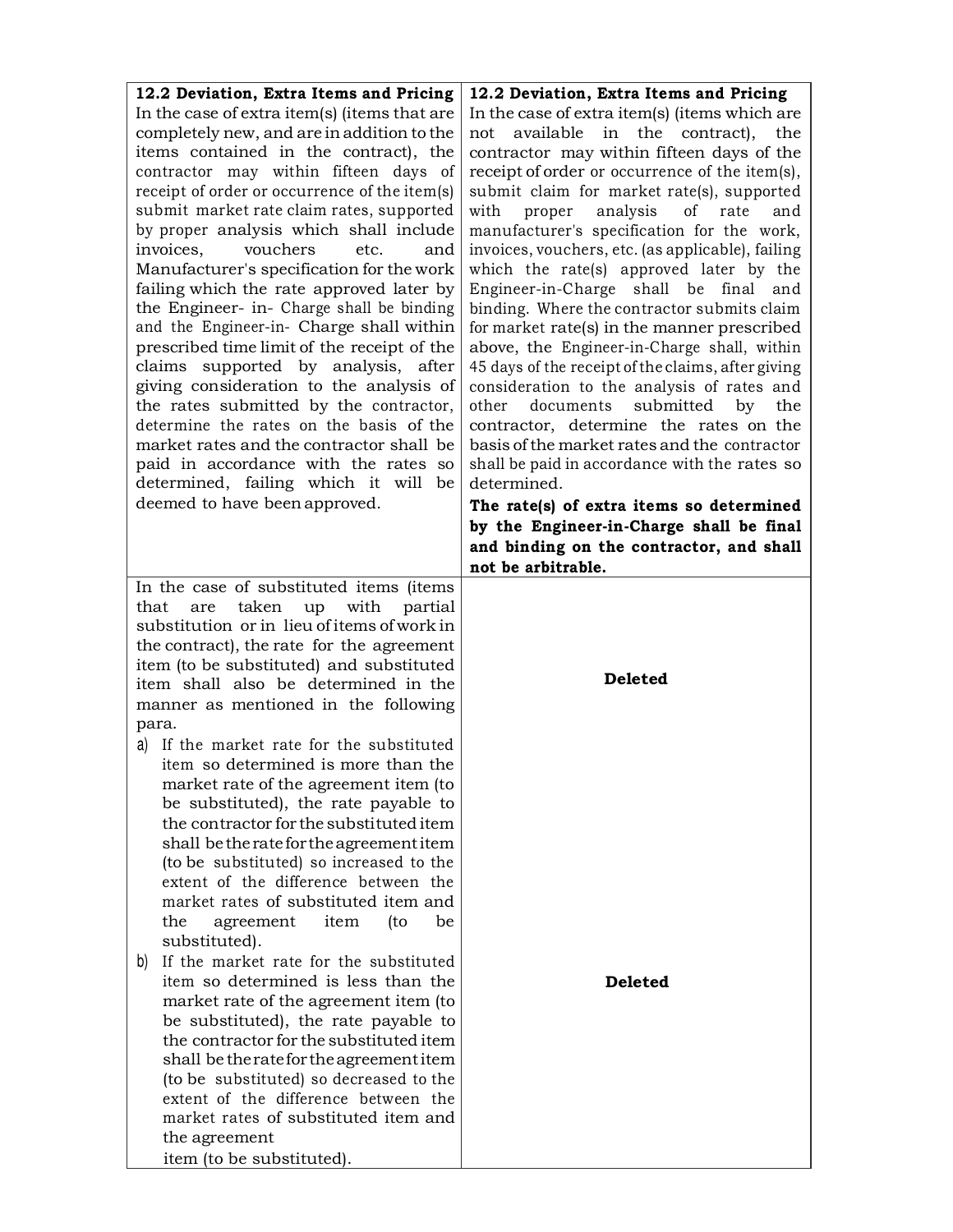| Deviation, deviated Quantities, Pricing<br>In the case of contract items, substituted<br>items, contract cum substituted items,<br>which exceed the limits laid down in<br>schedule F, the contractor may within<br>fifteen days of receipt of order or<br>occurrence of the excess, claim revision of<br>the rates, supported by proper analysis<br>for the work in excess of the above-<br>and the contractor shall be paid in<br>accordance with the rates so determined.<br>The prescribed time limit for finalizing<br>rates for Extra Item(s), Substitute Item(s)<br>and Deviated Quantities of contract items<br>is within 45 days after submission of<br>by the contractor without<br>proposal<br>observation of the Engineer-in-Charge.<br>12.3 The provisions of the preceding<br>paragraph shall also apply to the decrease in<br>the rates of items for the work in excess of<br>the limits laid down in Schedule F, and<br>the Engineer-in-Charge shall after giving<br>notice to the contractor within one month<br>of occurrence of the excess and after taking<br>into consideration any reply received from<br>him within fifteen days of the receipt of<br>the<br>notice, revise the rates for the work in<br>question within one month of the expiry | Deviation, deviated quantities, Pricing<br>In the case of contract items which exceed the<br>limit laid down in Schedule F, the contractor<br>may within fifteen days of the receipt of order<br>or occurrence of the excess, claim revision of<br>the rates, supported with proper analysis of<br>rate and invoices, vouchers, etc. (as applicable),<br>for the quantity in excess of the above-<br>mentioned limit. The Engineer-in-Charge shall<br>within 45 days of receipt of the claims, after<br>giving consideration to the analysis of rates<br>and<br>other<br>documents<br>submitted<br>by<br>the<br>contractor, determine the rates on the basis<br>of the market rates and the contractor shall<br>be paid in accordance with the rates so<br>determined.<br>The rate(s) so determined by the Engineer-in-<br>Charge shall be final and binding on the<br>contractor, and shall not be arbitrable.<br>12.3 In the case of contract items which exceed<br>the limit laid down in Schedule F, the Engineer-<br>in-Charge shall after giving notice to the<br>contractor within 30 days of submission of<br>that bill by the contractor which contains<br>item(s),<br>such<br>and<br>after taking<br>into<br>consideration any reply received from the<br>contractor within 15 days of the issue of<br>such notice, reduce the<br>rate for quantity in excess of the above-<br>mentioned limit on the basis of market<br>rates, within 30 days of the expiry of the said |
|-------------------------------------------------------------------------------------------------------------------------------------------------------------------------------------------------------------------------------------------------------------------------------------------------------------------------------------------------------------------------------------------------------------------------------------------------------------------------------------------------------------------------------------------------------------------------------------------------------------------------------------------------------------------------------------------------------------------------------------------------------------------------------------------------------------------------------------------------------------------------------------------------------------------------------------------------------------------------------------------------------------------------------------------------------------------------------------------------------------------------------------------------------------------------------------------------------------------------------------------------------------------------|------------------------------------------------------------------------------------------------------------------------------------------------------------------------------------------------------------------------------------------------------------------------------------------------------------------------------------------------------------------------------------------------------------------------------------------------------------------------------------------------------------------------------------------------------------------------------------------------------------------------------------------------------------------------------------------------------------------------------------------------------------------------------------------------------------------------------------------------------------------------------------------------------------------------------------------------------------------------------------------------------------------------------------------------------------------------------------------------------------------------------------------------------------------------------------------------------------------------------------------------------------------------------------------------------------------------------------------------------------------------------------------------------------------------------------------------------------------------------------|
| of the said period of fifteen days having<br>regard to the market rates.                                                                                                                                                                                                                                                                                                                                                                                                                                                                                                                                                                                                                                                                                                                                                                                                                                                                                                                                                                                                                                                                                                                                                                                                | period of 15 days, and the contractor shall<br>be paid in accordance with the rates so                                                                                                                                                                                                                                                                                                                                                                                                                                                                                                                                                                                                                                                                                                                                                                                                                                                                                                                                                                                                                                                                                                                                                                                                                                                                                                                                                                                             |
|                                                                                                                                                                                                                                                                                                                                                                                                                                                                                                                                                                                                                                                                                                                                                                                                                                                                                                                                                                                                                                                                                                                                                                                                                                                                         | determined.<br>The rate(s) so determined by the Engineer-                                                                                                                                                                                                                                                                                                                                                                                                                                                                                                                                                                                                                                                                                                                                                                                                                                                                                                                                                                                                                                                                                                                                                                                                                                                                                                                                                                                                                          |
|                                                                                                                                                                                                                                                                                                                                                                                                                                                                                                                                                                                                                                                                                                                                                                                                                                                                                                                                                                                                                                                                                                                                                                                                                                                                         | in- Charge shall be final and binding on<br>the contractor, and shall not be arbitrable.                                                                                                                                                                                                                                                                                                                                                                                                                                                                                                                                                                                                                                                                                                                                                                                                                                                                                                                                                                                                                                                                                                                                                                                                                                                                                                                                                                                           |
| <b>12.4</b> For the purpose of operation of<br>Schedule "F", the following works shall be<br>treated as works relating to foundation<br>unless&otherwisedefined in the contract:<br>(i)<br>For Buildings: All works up to 1.2<br>meters above ground level or up to floor<br>1 level whichever is lower.<br>(ii)<br>For abutments, piers and<br>well<br>staining: All works up to 1.2 m above<br>the bed level.<br>For retaining walls, wing walls,<br>(iii)<br>compound walls, chimneys, overhead<br>reservoirs/ tanks and other elevated<br>structures: All works up to 1.2<br>meters above the ground level.                                                                                                                                                                                                                                                                                                                                                                                                                                                                                                                                                                                                                                                         | <b>Deleted</b>                                                                                                                                                                                                                                                                                                                                                                                                                                                                                                                                                                                                                                                                                                                                                                                                                                                                                                                                                                                                                                                                                                                                                                                                                                                                                                                                                                                                                                                                     |